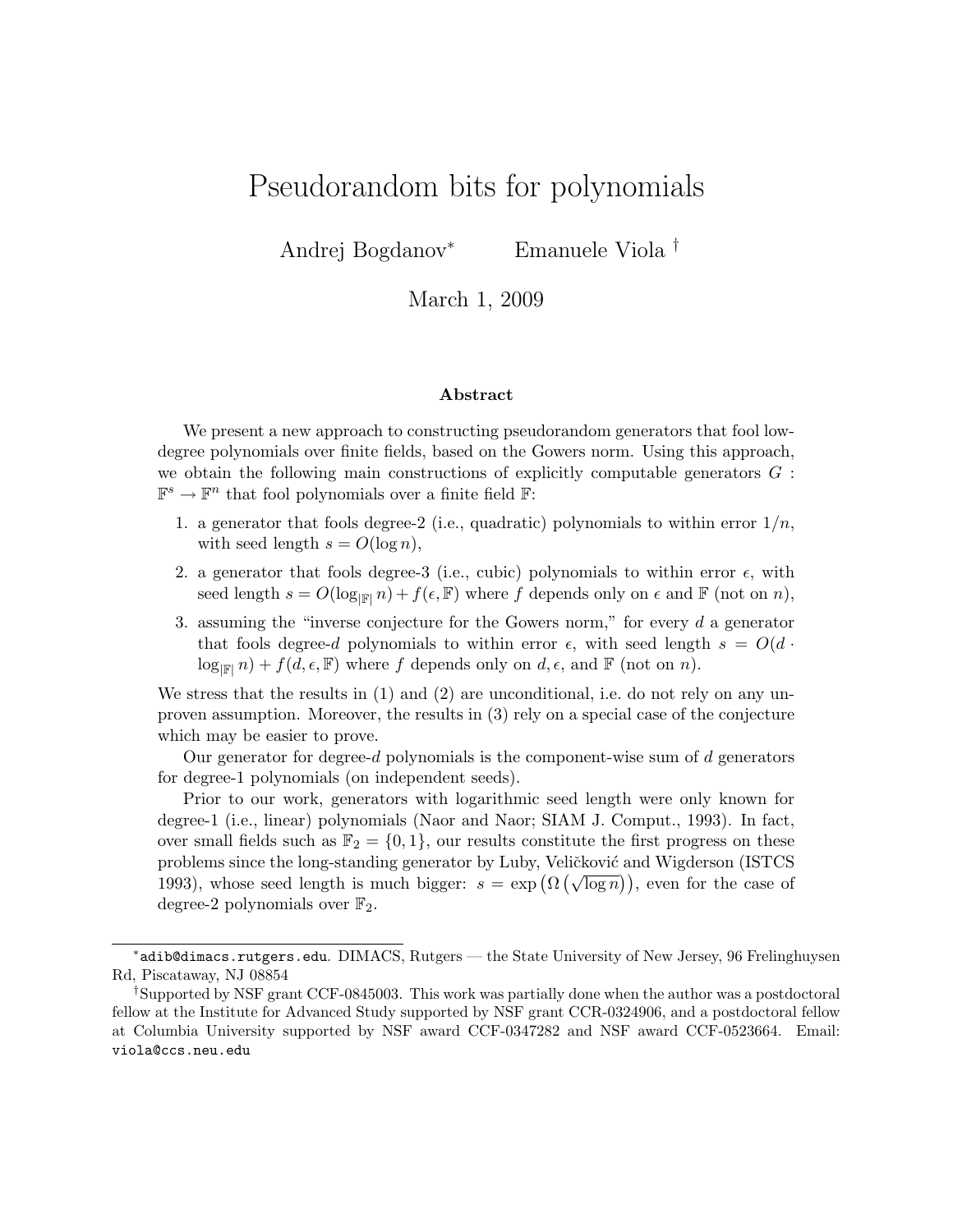### <span id="page-1-6"></span>1 Introduction

A pseudorandom generator  $G: D^s \to D^n$  for a class of tests T is an efficient procedure that stretches s input domain<sup>[1](#page-1-0)</sup> elements into  $n \gg s$  output elements such that the distribution of the output of the generator fools any test  $T \in \mathcal{T}$ ,  $T: D^n \to D$ , in the sense that the statistical distance between  $T(X)$  and  $T(G(X))$  is small.

Pseudorandom generators are a central object of theoretical computer science that has found a striking variety of applications in complexity theory, algorithm design, and cryptography, and we refer the reader to the excellent book by Goldreich [\[Gol99\]](#page-23-0) for background.

A fundamental class of tests T is that of low-degree polynomials over a finite field  $D = \mathbb{F}$ . The special case of linear polynomials over  $\mathbb{F}_2 = \{0, 1\}$  was first studied by Naor and Naor [\[NN93\]](#page-24-0) who gave a generator with seed length  $s = O(\log n)$  (for error  $\epsilon = 1/n$ ), which is optimal up to constant factors (cf. [\[AGHP92\]](#page-23-1)). This generator, also known as small-bias generator, has been one of the most celebrated results in pseudorandomness, with applications ranging from derandomization [\[NN93\]](#page-24-0), to PCP's [\[BSSVW03\]](#page-23-2), and to lower bounds [\[BNS92,](#page-23-3) [VW08\]](#page-24-1), just to name a few (cf. references in [\[BSSVW03\]](#page-23-2)).

Subsequently, Luby, Veličković, and Wigderson (Theorem 2 in [\[LVW93\]](#page-24-2); cf. [\[Vio07\]](#page-24-3)) built a generator that in particular fools constant-degree polynomials over small fields (e.g.,  $\mathbb{F}_2$  $\mathbb{F}_2$ ).<sup>2</sup> However, the seed length of their generator is much worse that that of Naor and Naor; However, the seed length of their generator is much worse that that of Naor and Naor;<br>specifically, it is  $s = \exp (O(\sqrt{\log n}))$  (for  $\epsilon = 1/n$ ). (Alternatively,  $n = s^{\Omega(\log s)}$  in [\[LVW93\]](#page-24-2), whereas  $n = 2^{\Omega(s)}$  in [\[NN93\]](#page-24-0).) Bogdanov [\[Bog05\]](#page-23-4) also constructed generators, but only over large fields; in particular the field size must be superlogarithmic in  $n<sup>3</sup>$  $n<sup>3</sup>$  $n<sup>3</sup>$  Over small fields such as  $\mathbb{F}_2$ , previous to our work there had been no progress on constructing generators for polynomials since the '93 paper [\[LVW93\]](#page-24-2), even for the case of quadratic polynomials.

#### 1.1 Our results

In this work we construct the following generators.

<span id="page-1-4"></span>**Theorem 1.** Over any finite field  $\mathbb{F}$ , there exist the following efficiently computable generators  $G : \mathbb{F}^s \to \mathbb{F}^n$ :

- <span id="page-1-3"></span>1. a generator that fools quadratic  $(d = 2)$  polynomials with error  $1/n$  and seed length  $s = O(\log n),$
- <span id="page-1-5"></span>2. a generator that fools cubic  $(d = 3)$  polynomials with error  $\epsilon$  and seed length  $s =$

<span id="page-1-0"></span><sup>&</sup>lt;sup>1</sup>The case  $D = \{0, 1\}$  is of particular interest, but in this work we will consider both  $D = \{0, 1\}$  as well as other domains.

<span id="page-1-1"></span><sup>2</sup>Their generator actually fools a certain class of depth-2 circuits that in particular can implement polynomials whose number of terms is bounded by  $n^{O(1)}$ , such as constant-degree polynomials.

<span id="page-1-2"></span><sup>&</sup>lt;sup>3</sup>[\[Bog05\]](#page-23-4) also gives generators over small fields, but in this case the seed length is worse than what can be obtained from [\[LVW93\]](#page-24-2).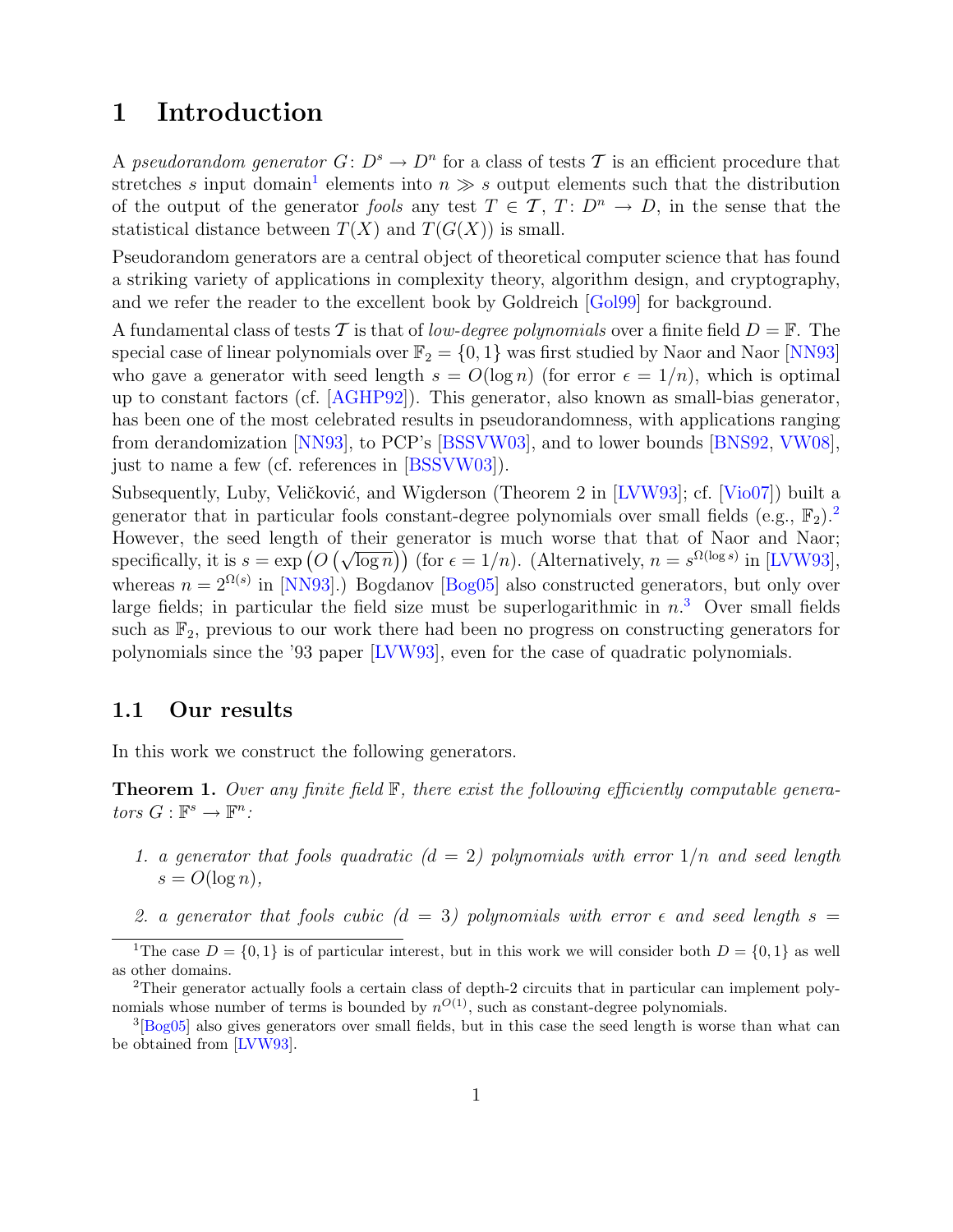<span id="page-2-1"></span> $O(\log_{|\mathbb{F}|} n) + f(\epsilon, \mathbb{F})$ , where f depends on  $\epsilon$  and  $\mathbb{F}$  only (not on n). For constant  $|\mathbb{F}|$ , the seed length is  $s = O(\log_{\mathbb{F}|\mathbb{F}|} n) + \exp(1/\epsilon^{O(1)})$ .

Note that for the case of quadratic polynomials (Item [1](#page-1-3) in Theorem [1\)](#page-1-4) and the case of cubic polynomials (Item [2](#page-1-5) in Theorem [1\)](#page-1-4) where  $\epsilon$  and  $\mathbb{F}$  are constants, we obtain optimal seed length up to constant factors. In fact, the dependence on  $n$  is nearly optimal, cf. Appendix [A.](#page-25-0)

As we explain later, our results are based on the "Gowers norm." Under (a special case of) a conjecture known as "the inverse conjecture for the Gowers norm, " we obtain generators for higher degree polynomials.

<span id="page-2-2"></span>**Theorem 2.** Assume that the "d vs.  $d-1$  inverse conjecture for the Gowers norm" (Con-jecture [21\)](#page-14-0) holds for a field  $\mathbb F$  and every degree d. Then there exists an efficiently computable generator  $G : \mathbb{F}^s \to \mathbb{F}^n$  that fools degree-d polynomials with error  $\epsilon$  and seed length  $O(d \cdot \log_{|\mathbb{F}|} n) + f(d, \epsilon, \mathbb{F})$ , for some function f that depends on d,  $\epsilon$ , and  $\mathbb{F}$ , but not on n.

We remark that the d vs.  $d-1$  inverse conjecture for the Gowers norm may be significantly easier to prove than the general one (cf. discussion after Conjecture [21\)](#page-14-0). We also point out that a strengthening of known "inverse results" [\[GT08,](#page-23-5) [Sam07\]](#page-24-4) would improve the term  $\exp\left(1/\epsilon^{O(1)}\right)$  $\exp\left(1/\epsilon^{O(1)}\right)$  $\exp\left(1/\epsilon^{O(1)}\right)$  in Item [\(2\)](#page-1-5) in Theorem 1 to  $1/\epsilon^{O(1)}$ .

#### 1.2 Techniques

Our generator for degree  $d$  polynomials is the component-wise sum of  $d$  independent copies of generators for degree-1, i.e. linear, polynomials. The explicitness of our generator immediately follows from known constructions of generators for linear polynomials, such as [\[NN93,](#page-24-0) [AGHP92,](#page-23-1) [ABN](#page-22-0)<sup>+</sup>92].

Our proof technique is new and is based on the so-called "Gowers norm," which we call "degree norm." This norm was introduced by Gowers [\[Gow98,](#page-23-6) [Gow01\]](#page-23-7) and independently by Alon et al.  $[AKK^+03]$  $[AKK^+03]$ , and has found a wide variety of applications, ranging from arithmetic combinatorics [\[Gow98,](#page-23-6) [Gow01,](#page-23-7) [GT08\]](#page-23-5), property testing [\[AKK](#page-23-8)<sup>+</sup>03], PCP's [\[ST06,](#page-24-5) [Sam07\]](#page-24-4), and lower bounds [\[Vio06,](#page-24-6) [VW08\]](#page-24-1). For simplicity we focus on the case of  $\mathbb{F}_2 = \{0, 1\}$ ; this case shows all our main ideas and avoids technicalities regarding complex numbers. However, our results apply over arbitrary finite fields as we point out later.

The degree-d norm of a function  $f : \mathbb{F}_2^n \to \mathbb{F}_2$  is a real number between 0 and 1 that we denote  $U_d(f)$ . The key idea of this norm is that

 $U_d(f)$  is an estimate of the maximum correlation of f with degree  $d-1$  polynomials. (\*)

The notion of "correlation" in  $(\star)$  is standard and simply means how well the function f can be approximated by degree- $(d-1)$  polynomials: It equals the maximum over all degree  $d-1$  polynomials q of the quantity

<span id="page-2-0"></span>Correlation $(f, q) := \left| \Pr_{X \in \mathbb{F}_2^n} [f(X) = q(X)] - \Pr_{X \in \mathbb{F}_2^n} [f(X) \neq q(X)] \right|$ .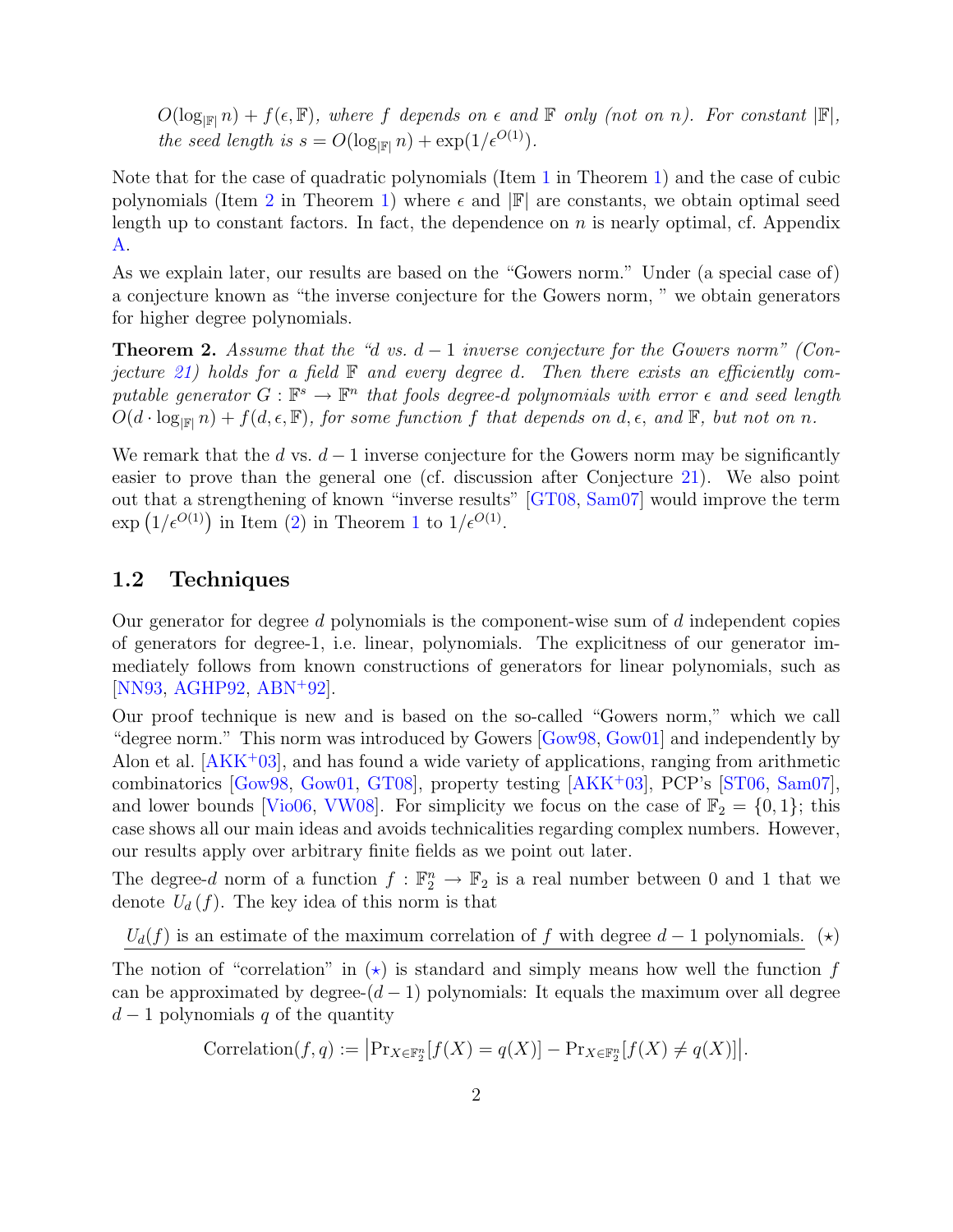<span id="page-3-3"></span>In other words,  $(\star)$  says that  $U_d(f)$  is as close to 1 as f is close to a degree  $d-1$  polynomial. In particular,  $U_d(f) = 1$  if f has degree  $d-1$ , while for a random function f we expect  $U_d(f)$ to be close to 0. Specifically, it is known that  $U_d (f)^{1/2^d}$  always upper bounds the correlation with degree  $d-1$  polynomials (cf. [\[Gow98,](#page-23-6) [Gow01,](#page-23-7) [GT08,](#page-23-5) [VW08\]](#page-24-1)); the converse is known to hold for  $d = 2$  with polynomial slackness in the parameters (see, e.g.,  $[GT08, Sam07]$  $[GT08, Sam07]$  $[GT08, Sam07]$ ), for  $d = 3$  with exponential slackness in the parameters [\[GT08,](#page-23-5) [Sam07\]](#page-24-4), and is conjectured to hold for any fixed d (see  $\left[GT08, \text{Section 13}\right]$  $\left[GT08, \text{Section 13}\right]$  $\left[GT08, \text{Section 13}\right]$  and  $\left[Sam07\right]$ ). This latter conjecture is usually referred to as "the inverse conjecture for the Gowers norm." In this discussion we ignore both the status and the quantitative aspect of  $(\star)$  and we proceed with the intuition behind our approach. We mention however that research subsequent to this paper proves the conjecture true in certain cases, and false in others; see the discussion at the end of this section.

We now explain how we establish the correctness of our generator. We take d independent outputs  $W_1, \ldots, W_d$  of a linear generator with sufficiently small bias. Our goal is to show that the distribution

$$
W := W_1 + W_2 + \cdots + W_d
$$

fools any degree-d polynomial  $p$ , where the sum denotes bit-wise xor:

<span id="page-3-2"></span>Goal: 
$$
\Pr_{X \in \mathbb{F}_2^n} [p(X) = 0] \approx \Pr_W [p(W) = 0]. \tag{1}
$$

The main idea of our analysis is a case analysis based on the value  $U_d(p)$ .

Case  $U_d(p)$  small, fooling the Gowers norm: If  $U_d(p)$  is small then the bias of the polynomial is small, where the bias is simply the average value of the polynomial (over truly random input X): Bias $(p(X)) := |\Pr_X[p(X) = 0] - \Pr_X[p(X) = 1]|$ . This fact immediately follows from  $(\star)$ : The bias of the polynomial p is simply the correlation of p with the degree-0 constant function 0, and thus it must be small if  $U_d(p)$  is small:

<span id="page-3-0"></span>
$$
\text{Bias}(p(X)) \le U_d(p)^{1/2^d} \,. \tag{2}
$$

Our approach in this case is to show that Equation [\(2\)](#page-3-0) stays true even under the pseudorandom distribution W. Specifically, we show that

<span id="page-3-1"></span>
$$
Bias(p(W)) \le U_d(p)^{1/2^d} + \epsilon,\tag{3}
$$

and from these two equations  $(2)$  and  $(3)$  our goal  $(1)$  follows easily (both probabilities in  $(1)$  are close to  $1/2$ ).

To prove Equation  $(3)$  we make two observations. The first is that the degree-d norm of a polynomial p of degree d equals the bias of a *block-linear* polynomial  $q_p(y_1, y_2, \ldots, y_d)$ , where each  $y_i$  is a block of n variables, and by block-linear we mean that for every i the function  $q_p(y_1, y_2, \ldots, y_d)$  is a linear function in  $y_i$ . The second observation is that the proof of [\(2\)](#page-3-0) is based on a Cauchy-Schwarz argument which generalizes to any distribution that can be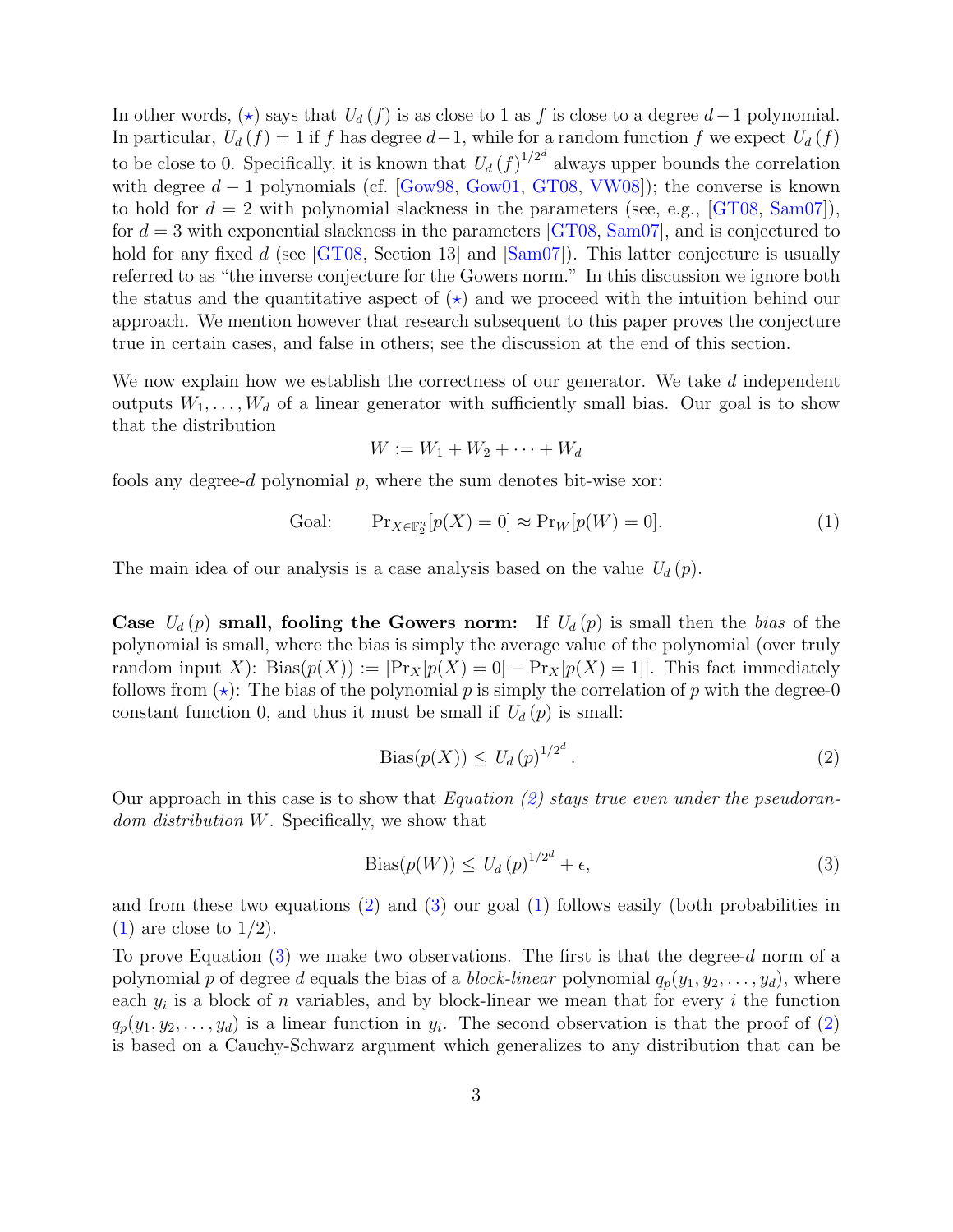written as the XOR of  $d$  independent distributions, such as  $W$ . The combination of these two observations enables us to essentially prove that

 $\text{Bias}(p(W)) \leq \text{Bias}(q_p(W_1, W_2, \ldots, W_d)) \approx \text{Bias}(q_p(Y_1, Y_2, \ldots, Y_d)) = U_d(p)$ ,

where the approximation holds because  $q_p$  is block-linear and each of the  $W_i$  fools linear tests (here the  $Y_i$ 's are independent as well, and we use a hybrid argument). This proves Equation [\(3\)](#page-3-1) and concludes the proof in the case of small  $U_d(p)$ .

**Case**  $U_d(p)$  large. The basic idea in the case that  $U_d(p)$  is large is that by  $(\star)$  the polynomial p is correlated to a degree- $(d-1)$  polynomial, and thus we can argue by induction. More specifically, we will write p as a function of few degree- $(d-1)$  polynomials, and then we use the fact – not too hard to show – that a generator that fools degree- $(d-1)$  polynomials also fools any function of few degree- $(d-1)$  polynomials, where the loss in the error naturally depends on the number of degree- $(d-1)$  polynomials. To get the best parameters, we perform a special analysis in the case of  $d = 2$ .

1. Subcase  $d = 2$ , canonical representations of quadratic polynomials: For quadratic polynomials, we use a structural result from the theory of quadratic forms that shows that any degree-2 polynomial  $p$  is equivalent, up to an invertible linear transformation  $A$ , to a degree-2 polynomial where all the t quadratic terms are on disjoint sets of variables:

$$
(p \circ A)(x) = x_1x_2 + x_3x_4 + \ldots + x_{2t-1}x_{2t} + \ell(x),
$$

where  $\ell(x)$  is of degree 1. As it turns out, the degree norm is invariant under invertible linear transformation and shifts, and depends exponentially on the number  $t$  of disjoint quadratic terms. This gives

$$
U_2(p) = U_2(p \circ A) = U_2(x_1x_2 + x_3x_4 + \ldots + x_{2t-1}x_{2t} + \ell(x)) = 2^{-2t}.
$$

Since  $U_2(p)$  was assumed to be large, t is small. Applying the inverse linear transformation  $A^{-1}$ , this means that p can be written as a function of at most  $2 \cdot t + 1$  linear functions (specifically, as a sum of products of 2 linear functions, plus a linear function). This gives the desired compact representation of  $p$  in terms of linear polynomials, and concludes the proof for  $d = 2$ .

2. Subcase  $d > 2$ , self-correcting polynomials: For degree  $d > 2$  no structural result as the one above is known to our knowledge. Our approach in this case is to use the self-correcting property of polynomials. Specifically, from  $(\star)$  we know that there is a degree  $d-1$  polynomial q that correlates well with p. From this we infer that p can be approximated by a function of few degree  $d-1$  polynomials up to a small error (the gain is that this latter error is much smaller than the error of the original correlation). For this we use the following self-correcting property of low-degree polynomials: The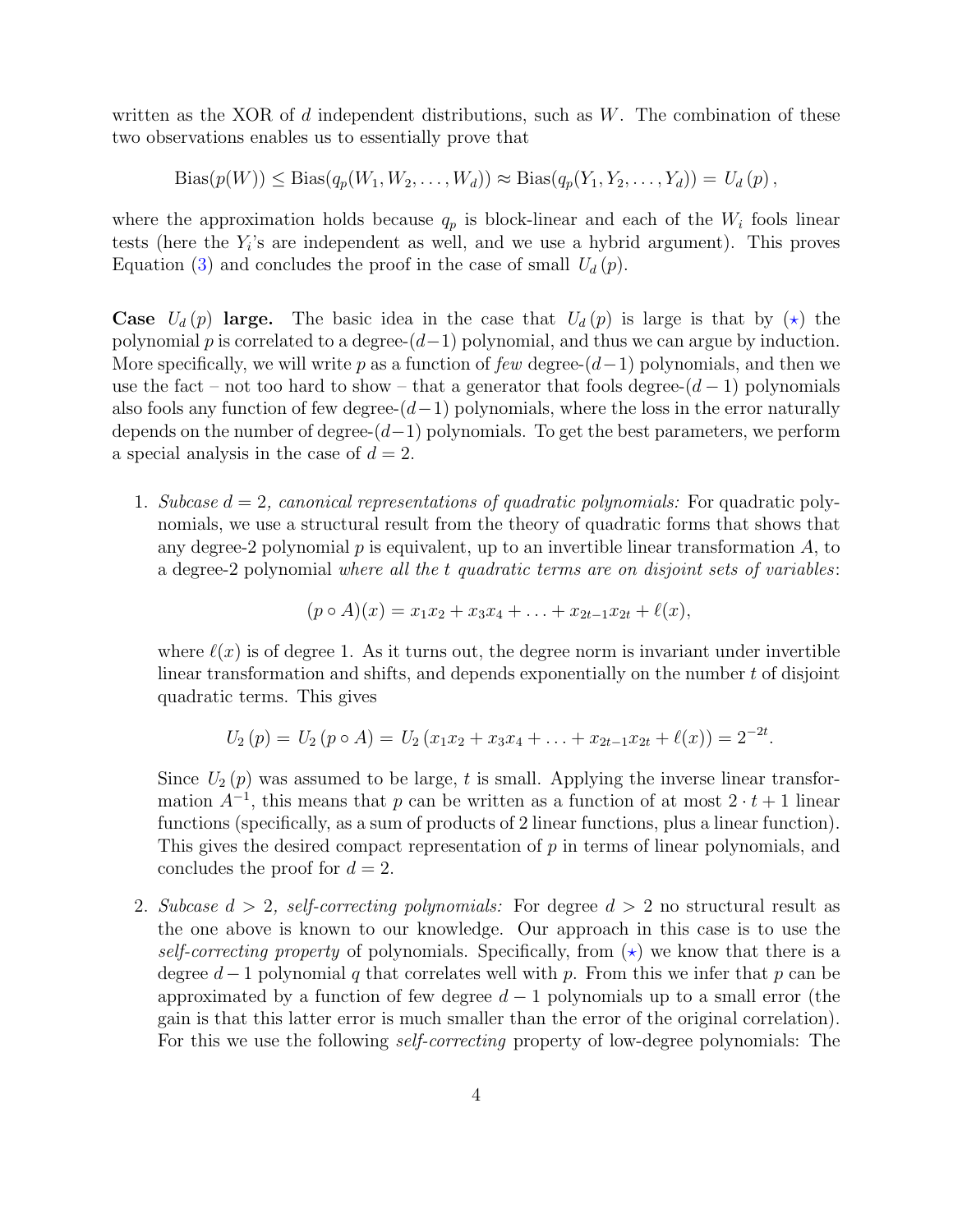<span id="page-5-0"></span>evaluation of the degree-d polynomial  $p$  at a given point  $x$  can be obtained as the evaluation  $p(x + a)$  of the polynomial p at a random shift  $x + a$ , for which we use q, minus the "derivative"  $D_a p$  of the polynomial p,  $D_a p(x) = p(x + a) - p(x)$  which is a polynomial of lower degree in  $x$ . In short:

$$
p(x) = p(x+a) - D_a p(x) \approx q(x+a) - D_a p(x),
$$

where  $\approx$  denotes nontrivial correlation. Over  $\mathbb{F}_2$ , this means that  $p(x)$  equals  $q(x +$ a) – D<sub>a</sub>  $p(x)$  with probability  $1/2 + \epsilon$  over a. Thus we can compute  $p(x)$  with high probability by taking the majority over several random choices of a. This analysis does not quite work over larger fields, and seems to require additional ideas.

Organization. This paper is organized as follows. In Section [3](#page-8-0) we deal with the case of small  $U_d(p)$ , in Section [4](#page-10-0) with the case of large  $U_2(p)$ , and in Section [5](#page-13-0) we show our generator for quadratic polynomials. In Section [6](#page-14-1) we deal with the case of large  $U_d(p)$  and show how to self-correct polynomials. In Section [7](#page-20-0) we show our generators for higher degree polynomials. It is natural to ask whether the seed length of our generators can be improved by using fewer than d independent copies of the linear generator. In [A](#page-25-0)ppendix  $\bf{A}$  we show this is not possible: The sum of  $d-1$  copies of generators that fool linear polynomials in general does not fool degree d polynomials. Appendix [B](#page-28-0) covers some details related to our definition of "pseudorandom." We work over prime fields for most of this paper, and in Appendix [C](#page-29-0) we point out how one can obtain generators over non prime fields as well.

Subsequent developments. Our work was followed by a flurry of research, which we now overview chronologically. Shachar Lovett [\[Lov08\]](#page-24-7) shows unconditionally that the sum of  $2^{O(d)}$  generators that  $\epsilon^{2^{O(d)}}$ -fool linear functions fools degree-d polynomials with error  $\epsilon$ . Green and Tao [\[GT07\]](#page-23-9) prove the d vs.  $d-1$  inverse conjecture for the Gowers norm when the field size  $\mathbb{F}$  is bigger than the degree d of the polynomial. In such cases  $(\mathbb{F} > d)$ , the combination of [\[GT07\]](#page-23-9) with this work shows that the sum of d generators that  $\epsilon'$ -fool linear functions fools degree-d polynomials with error  $\epsilon$ , where  $\epsilon'$  depends on d,  $\mathbb{F}$ , and  $\epsilon$ , but not on n. The proof by Green and Tao [\[GT07\]](#page-23-9) builds on our Lemma [24.](#page-15-0) On the negative side, Green and Tao [\[GT07\]](#page-23-9), and independently Lovett, Meshulam, and Samorodnitsky [\[LMS08\]](#page-24-8), show that the d vs.  $d-1$  inverse conjecture for the Gowers norm is *false* when the field size is much smaller than the degree of the polynomial (which in particular falsifies the more general inverse conjecture for the Gowers norm [\[GT08,](#page-23-5) [Sam07\]](#page-24-4)). This falsity prevents the analysis in this work to go through for large degree and small fields such as  $\mathbb{F}_2 = \{0, 1\}.$ Via a different analysis, Viola [\[Vio08\]](#page-24-9) shows that the sum of d generators that  $\epsilon'$ -fool linear functions  $\epsilon$ -fools degree-d polynomials *over any field*  $\mathbb{F}$ , where  $\epsilon'$  depends only on d,  $|\mathbb{F}|$ , and  $\epsilon$ , but not on *n*. Over  $\mathbb{F}_2$ , one can take  $\epsilon' := (\epsilon/16)^{2^{d-1}}$ .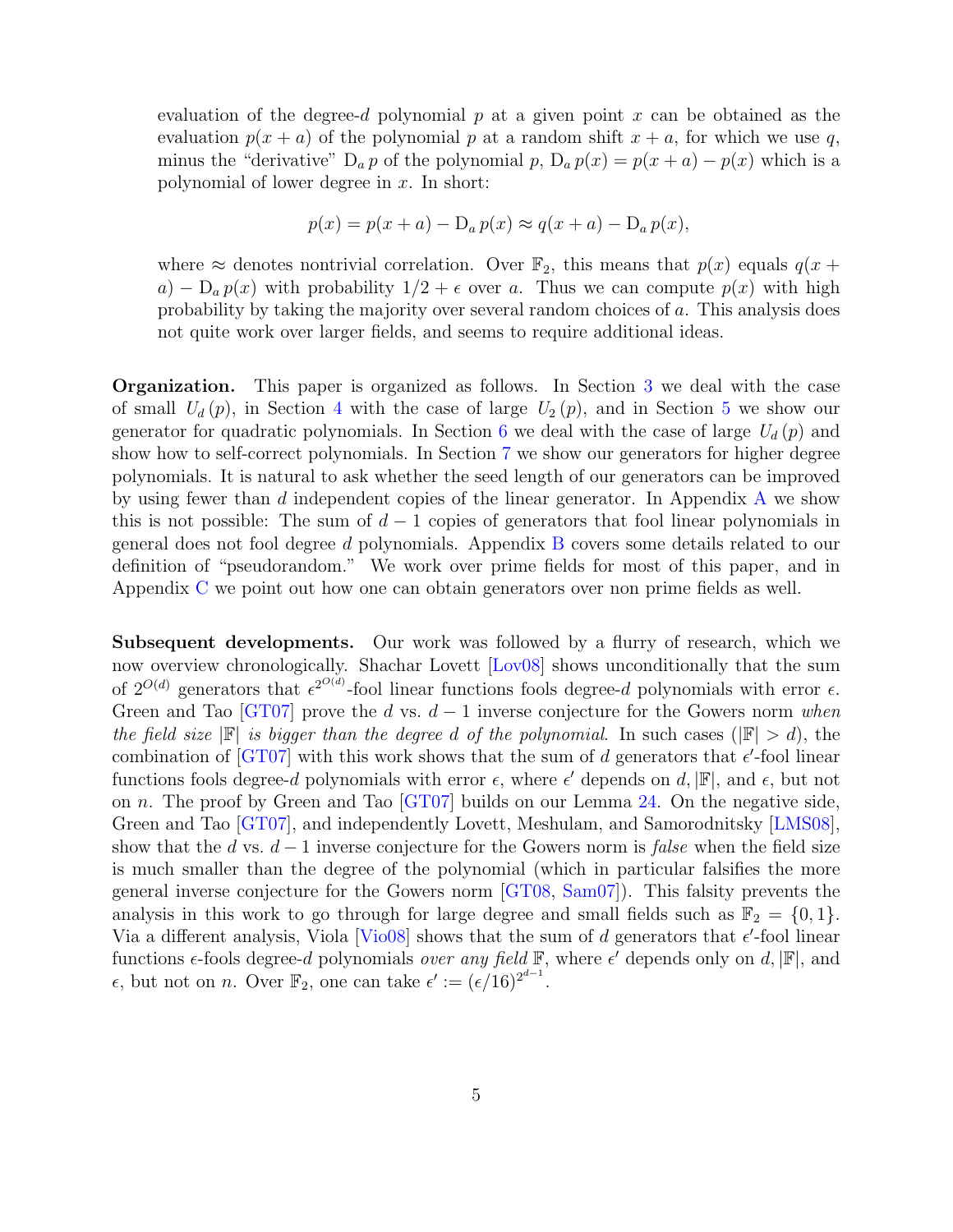### <span id="page-6-2"></span>2 Preliminaries

In this paper we obtain generators over arbitrary finite fields. We actually work over prime fields for most of the paper, and then we point out in Appendix [C](#page-29-0) how the results extend to non-prime fields. Although all our main ideas are already present in the results for the fundamental case  $\mathbb{F}_2 = \{0, 1\}$ , we obtain results about arbitrary prime fields at essentially no additional cost, and thus we present our results in this generality. For this goal, it is useful to introduce the following notation.

**Notation 3.** For a prime field  $\mathbb{F}$  and  $x \in \mathbb{F}$ , we denote by  $e(x) \in \mathbb{C}$  the value  $\omega^x$ , where  $\omega$ is the primitive root of unity  $e^{2\pi i/|\mathbb{F}|}$ . The field will always be clear from the context. For a random variable  $X \in \mathbb{F}$ , we extensively use the notation

$$
E_X e[X] := E_X[e(X)]
$$

to get rid of a few brackets.

The notion of pseudorandomness that we use is the following.

<span id="page-6-0"></span>**Definition 4** (Pseudorandomness). Let F be a family of functions from  $\mathbb{F}^n$  to  $\mathbb{F}$ . We say that a distribution W on  $\mathbb{F}^n$  fools F with error  $\epsilon$  if for every  $f \in \mathcal{F}$  we have

$$
|\mathcal{E}_{X \in \mathbb{F}^n} e[f(X)] - \mathcal{E}_W e[f(W)]| \le \epsilon.
$$

A generator  $G : \mathbb{F}^s \to \mathbb{F}^n$  fools F with error  $\epsilon$  if the distribution  $G(X)$  does (for uniform  $X \in \mathbb{F}^s$ ).

Here, we will be mostly interested in the case where  $\mathcal F$  is the family of degree-d polynomials over F.

Remark 5 (On Definition [4\)](#page-6-0). We point out that pseudorandomness is often defined in terms of statistical distance. However, the algebraic Definition  $\lambda$  is more convenient for the purposes in this paper. Our results are easily seen to be equivalent to results in terms of statistical distance, and we formally prove this in Appendix [B.](#page-28-0)

The basic building block of our construction is a generator for degree-1 polynomials. This generator was first obtained for  $\mathbb{F}_2$  in [\[NN93\]](#page-24-0). Then [\[AGHP92\]](#page-23-1) gave other constructions over  $\mathbb{F}_2$ , and it has since been observed by several researchers that constructions exist over any prime field. In particular, we have the following.

<span id="page-6-1"></span>**Lemma 6** ([\[NN93\]](#page-24-0), Proposition 4.1 in [\[BKL00\]](#page-23-10)). For every  $\epsilon$ , prime field  $\mathbb{F}$ , and sufficiently large n, there is an explicit generator  $G : \mathbb{F}^s \to \mathbb{F}^n$  that fools linear polynomials with error  $\epsilon$ with seed length  $s = c \cdot log_{\vert \mathbb{F} \vert} (n/\epsilon)$ , where c is an absolute constant.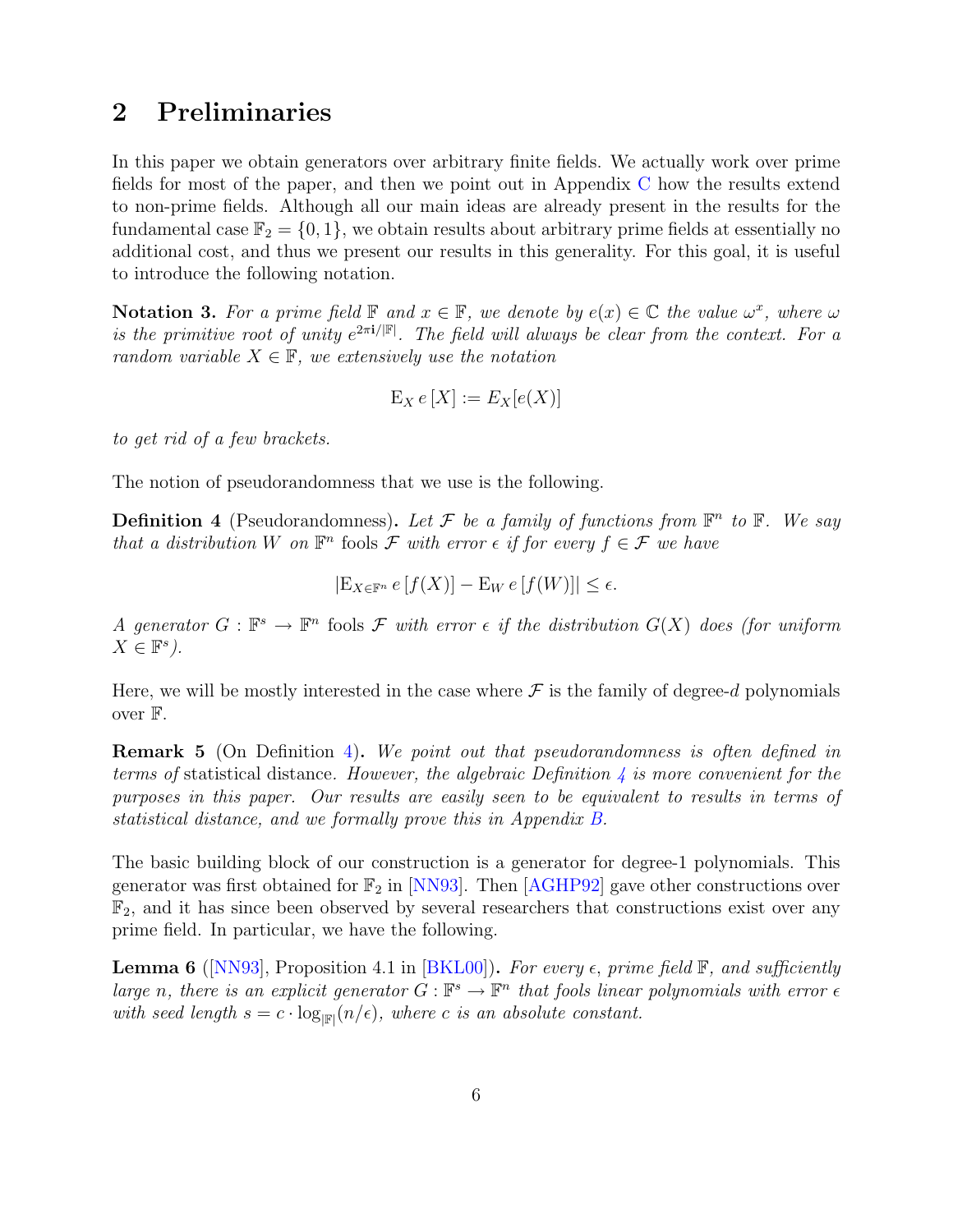<span id="page-7-2"></span>By explicit in the above lemma we mean that given an input seed and an index  $i \leq n$ , the *i*-th output field element can be computed in time polynomial in  $\mathbb{F}$  and *s*. We note that the construction in Proposition 4.1 in [\[BKL00\]](#page-23-10) is a straightforward extension of the "powering" construction in [\[AGHP92\]](#page-23-1) to larger fields. This construction requires to find an irreducible polynomial of degree s over  $\mathbb{F}$ , which can be done in time polynomial in  $\mathbb{F}$  and s [\[Sho90\]](#page-24-10). If such a polynomial is given or preprocessed, then the generator is computable in time polynomial in  $\log_2 |\mathbb{F}|$  and s.

#### <span id="page-7-1"></span>2.1 The degree norm

In this section we discuss the degree-d norm. For a function  $f : \mathbb{F}^n \to \mathbb{F}$ , we define its directional derivative  $D_y f$  in the direction of  $y \in \mathbb{F}^n$  to be the function

$$
D_y f(x) := f(x + y) - f(x).
$$

When  $f(x)$  is a polynomial of degree d, all its directional derivatives are polynomials of degree at most  $d-1$  (in the variable x). We can take multiple derivatives too: We write  $D_{y_1,\ldots,y_k} f(x)$  for the function

$$
D_{y_1} \dots D_{y_k} f(x) = \sum_{S \subseteq [k]} (-1)^{k-|S|} f\left(x + \sum_{i \in S} y_i\right),
$$

which we call a derivative of order k. If f is a polynomial of degree d, this will be a polynomial of degree at most  $d - k$ , and this does not depend on the order in which the derivatives are taken. The following claim, which is not hard to verify, states this formally.

**Fact 7.** For every polynomial  $f : \mathbb{F}^n \to \mathbb{F}$  of degree d and every  $y_1, \ldots, y_k \in \mathbb{F}^n$ , the function  $x \to D_{y_1,\dots,y_k} f(x)$  is a polynomial of degree  $d-k$ .

We now give the definition of the norm. Although this is syntactically defined as the expectation of a complex-valued random variable, it is always a non-negative real number [\[Gow01,](#page-23-7) [GT08\]](#page-23-5) (a proof also appears in [\[ST06\]](#page-24-5)).

**Definition 8** (Degree-k norm<sup>[4](#page-7-0)</sup>). Let  $f : \mathbb{F}^n \to \mathbb{F}$  be a function and  $k \geq 1$  an integer. The degree-k norm of  $f$  is defined as

$$
U_{k}(f) := \mathrm{E}_{Y_1,Y_2,\ldots,Y_k,X \in \mathbb{F}^n} e \left[ \mathrm{D}_{Y_1,\ldots,Y_k} f(X) \right],
$$

where X and the  $Y_i$ 's are independent and uniformly distributed over  $\mathbb{F}^n$ .

<span id="page-7-0"></span><sup>&</sup>lt;sup>4</sup>In general the degree-k norm is defined for functions  $\mathbb{F}^n \to \mathbb{C}$ . Functions from  $\mathbb{F}^n$  to  $\mathbb{C}$  form a vector space over  $\mathbb C$  and the degree-d norm is indeed a norm of this space when raised to the power of  $1/2^d$ ; see, e.g., [\[GT08\]](#page-23-5).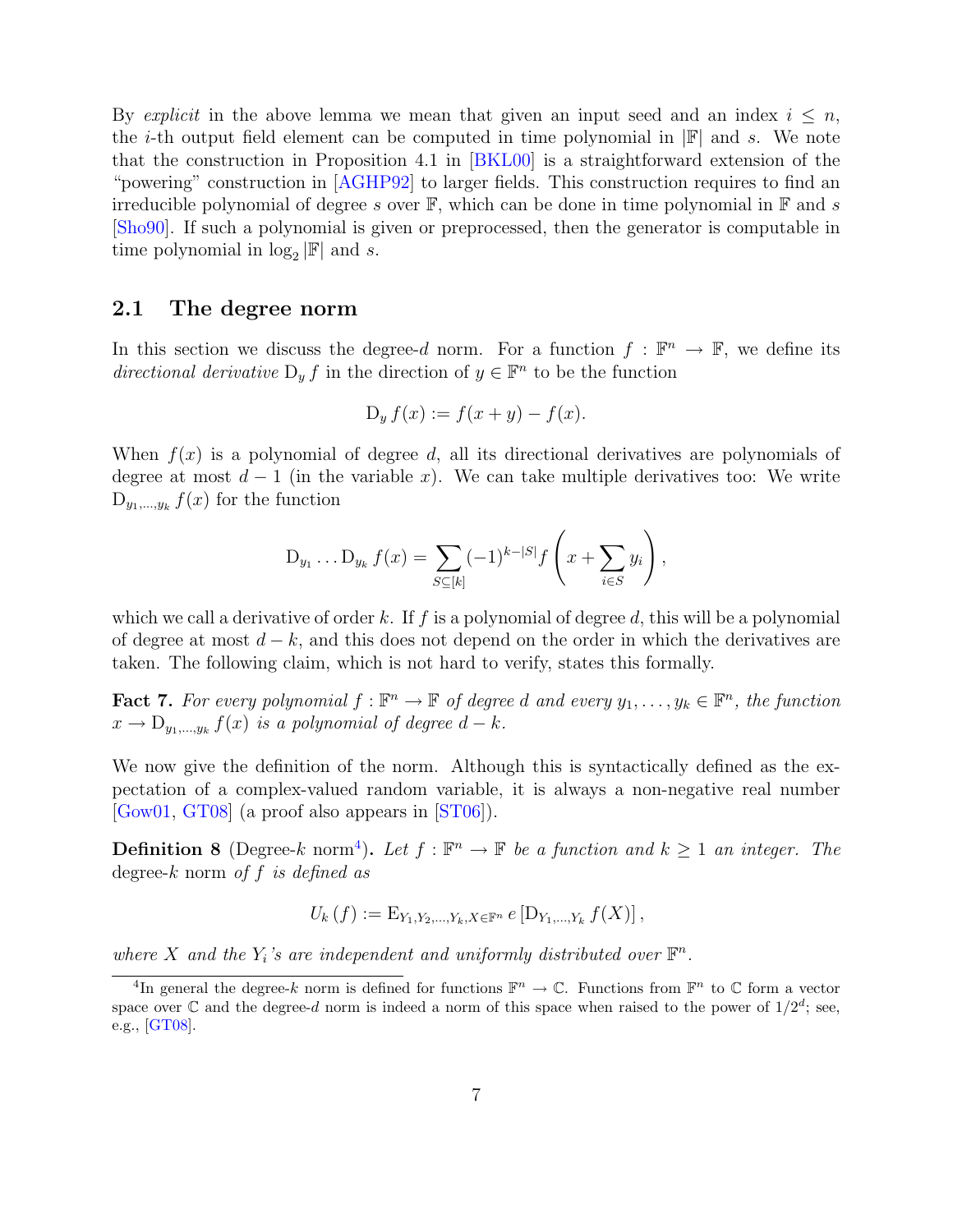## <span id="page-8-6"></span><span id="page-8-0"></span>3 When  $U_d(f)$  is small: Fooling the Gowers norm

In this section we prove a generalization of the following fact relating the bias of a polynomial to its degree norm [\[Gow01,](#page-23-7) [GT08\]](#page-23-5) (cf. [\[VW08,](#page-24-1) Lemma 2.3]): For every degree-d polynomial  $p: \mathbb{F}^n \to \mathbb{F}$  over a prime field  $\mathbb{F}$ ,

<span id="page-8-2"></span>
$$
|\mathcal{E}_X \, e \, [p(X)]| \le \, U_d \, (p)^{1/2^d} \,. \tag{4}
$$

The generalization that we prove is the following.

<span id="page-8-1"></span>**Lemma 9.** Let  $p : \mathbb{F}^n \to \mathbb{F}$  be a degree-d polynomial over a prime field  $\mathbb{F}$ . Let  $W_1, \ldots, W_d$ be d independent distributions that fool linear tests over  $\mathbb F$  with error  $\epsilon$ . Then

$$
|\mathcal{E}_{W_1,\dots,W_d} e[p(W_1 + \dots + W_d)]| \le (U_d(p) + d \cdot \epsilon)^{1/2^d}.
$$

Before discussing the proof of Lemma [9](#page-8-1) we make some remarks.

**Remark 10.** We observe the following. (1) Lemma [9](#page-8-1) indeed generalizes Fact  $(4)$ , because the uniform distribution fools linear tests with error  $\epsilon = 0$ , and XOR'ing together independent uniform distributions simply results in the uniform distribution.  $(2)$  Lemma [9](#page-8-1) shows that the distribution  $W_1 + \cdots + W_d$  fools degree-d polynomials if their degree-d norm is small. This is because in this case both  $|E_X e[p(X)]|$  and  $|E_{W_1,...,W_d} e[p(W_1 + \cdots + W_d)]|$  are small, and so is their difference by the triangle inequality.

We now discuss the proof of Lemma [9.](#page-8-1) For the proof we need some claims.

**Definition 11.** A function  $f : \mathbb{F}^{n \times d} \to \mathbb{F}$  in variables  $y_{1,1}, \ldots, y_{d,n}$  is block-linear if for every i, it is a linear function of the variables  $y_{i,1}, \ldots, y_{i,n}$ .

<span id="page-8-4"></span>**Claim 12.** Let  $p : \mathbb{F}^n \to \mathbb{F}$  be a degree-d polynomial over a prime field  $\mathbb{F}$ . Then the function  $q_p(y_1,\ldots,y_d) := \mathcal{D}_{y_1,\ldots,y_d} p(x)$  is block-linear.<sup>[5](#page-8-3)</sup>.

<span id="page-8-5"></span>**Claim 13.** For every function  $f : \mathbb{F}^n \to \mathbb{F}$  and every distribution  $\mathcal{D}$  over  $\mathbb{F}^n$ ,

$$
\left|\mathcal{E}_{W_1,\ldots,W_d} e\left[f(W_1+\cdots+W_d)\right]\right|^{2^d} \leq \mathcal{E}_{W_1,\ldots,W_d} e\left[\mathcal{D}_{W_1'-W_1,\ldots,W_d'-W_d} f(W_1+\cdots+W_d)\right],
$$

where  $W_1, \ldots, W_d, W'_1, \ldots, W'_d$  are independent samples from  $\mathcal{D}$ .

Before proving the above claims, let us see why they imply the main result of this section, Lemma [9.](#page-8-1)

<span id="page-8-3"></span><sup>&</sup>lt;sup>5</sup>Note that  $D_{y_1,...,y_d} f(x)$  does not depend on x anymore because we are taking d derivatives of a degree-d polynomial; see Section [2.1](#page-7-1)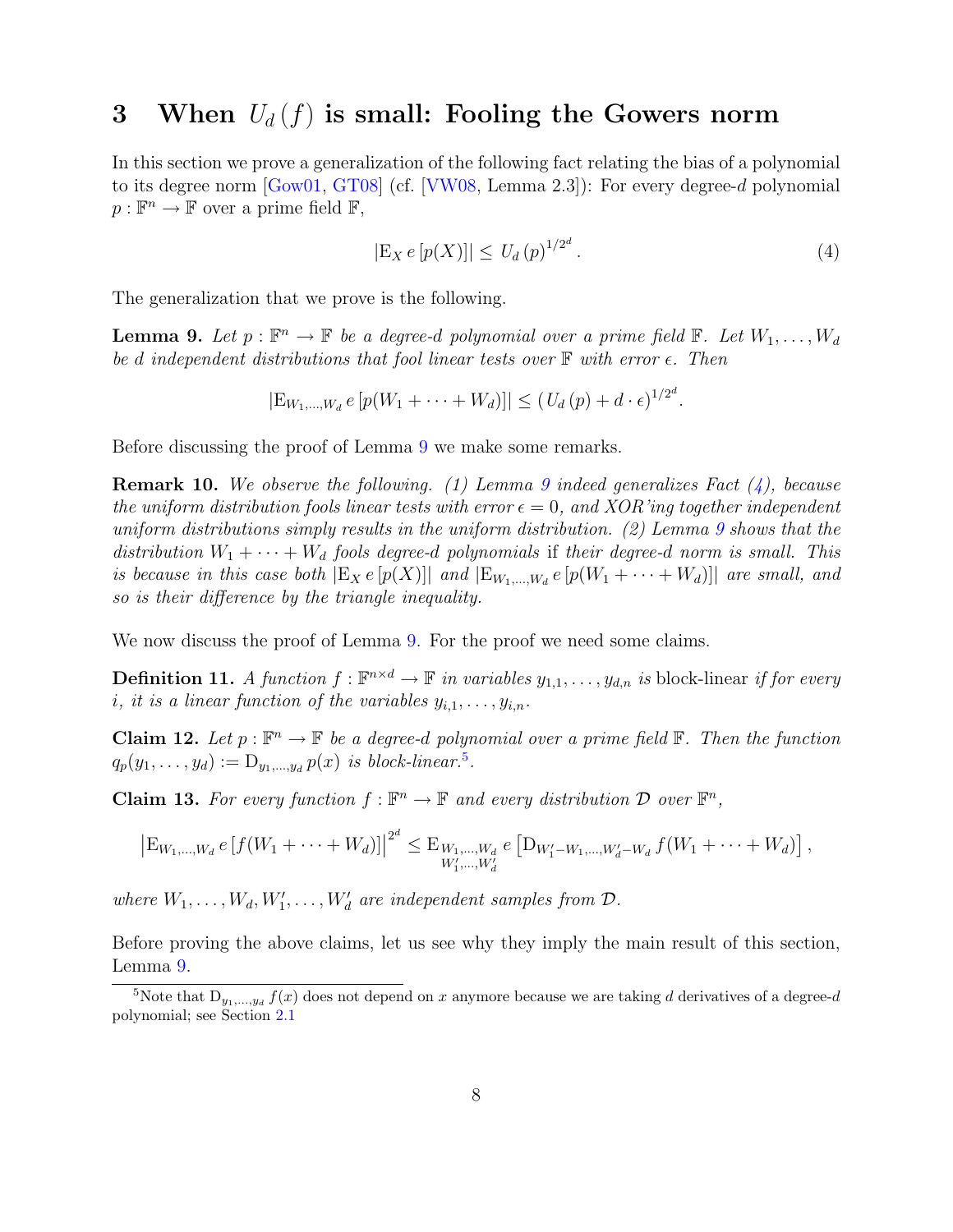Proof of Lemma [9](#page-8-1) from Claims [12](#page-8-4) and [13.](#page-8-5) Let  $q_p(y_1, \ldots, y_d) := D_{y_1, \ldots, y_d} p(x)$ .

$$
\begin{aligned}\n\left[\mathbf{E}_{W_1,\dots,W_d} e \left[ p(W_1 + \dots + W_d) \right] \right]^{2^d} \\
&\leq \mathbf{E}_{W_1,\dots,W_d} e \left[ \mathbf{D}_{W'_1-W_1,\dots,W'_d-W_d} p(W_1 + \dots + W_d) \right] \qquad \text{by Claim 13} \\
&= \mathbf{E}_{W_1,\dots,W_d} e \left[ q_p(W'_1 - W_1, \dots, W'_d - W_d) \right] \\
&\leq \mathbf{E}_{Y_1,\dots,Y_d \in \mathbb{F}^n} e \left[ q_p(Y_1,\dots,Y_d) \right] + \epsilon \cdot d \\
&= U_d(p) + \epsilon \cdot d,\n\end{aligned} \tag{5}
$$

which proves the lemma, except for Inequality [\(5\)](#page-9-0) which we now justify. The inequality holds because  $q_p$  is a block-linear polynomial by Claim [12,](#page-8-4) and each of the  $W_i' - W_i$  fools linear tests with error  $\epsilon$ . Specifically, letting  $H_i$  denote the *i*-th hybrid

<span id="page-9-0"></span>
$$
H_i := Y_1, \dots, Y_i, W'_{i+1} - W_{i+1}, \dots, W'_d - W_d
$$

we have

$$
E_{W_1,...,W_d} e [q_p(W'_1 - W_1,..., W'_d - W_d)] - E_{Y_1,...,Y_d} e [q_p(Y_1,..., Y_d)]
$$
  
\n
$$
= E_{H_0} e [q_p(H_0)] - E_{H_d} e [q_p(H_d)] = \sum_{i=0}^{d-1} E_{H_i} e [q_p(H_i)] - E_{H_{i+1}} e [q_p(H_{i+1})] \le \epsilon \cdot d.
$$

*Proof of Claim [12.](#page-8-4)* Let us first assume that p is a monomial of degree at most d with coefficient 1. If p has degree strictly smaller than d then  $D_{y_1,...,y_d} p(x) = 0$  and the conclusion holds trivially. If p has degree exactly d, then  $p(x)$  is of the form  $x_{j_1} \cdots x_{j_d}$  (with possible repetitions among the indices). A calculation shows that  $D_{y_1,...,y_d}p(x) = \text{per}(Y)$ , where per is the permanent polynomial of a  $d \times d$  matrix and Y is the matrix with entries  $Y_{ij} = y_{i,j_i}$ .

The multilinearity of  $D_{y_1,...,y_d}p(x)$  then follows from the fact that the permanent polynomial is block-linear in the rows of the matrix. In general, a degree d polynomial  $p$  is a linear combination of monomials with coefficient 1. Taking derivatives is a linear operation, so  $D_{y_1,...,y_d} p(x)$  is a linear combination of block-linear polynomials with blocks  $y_1,..., y_d$ . Blocklinear polynomials (with the same block structure) are closed under linear operations, so  $q_p$ is block-linear. (See Fact [16](#page-10-1) for examples.)  $\Box$ 

*Proof of Claim [13.](#page-8-5)* We proceed by induction on d. When  $d = 1$  we have

$$
\begin{aligned} \left| \mathcal{E}_{W_1} e[f(W_1)] \right|^2 &= \mathcal{E}_{W_1'} e[f(W_1')] \cdot \overline{\mathcal{E}_{W_1} e[f(W_1)]} \\ &= \mathcal{E}_{W_1, W_1'} e[f(W_1') - f(W_1)] = \mathcal{E}_{W_1, W_1'} e[D_{W_1' - W_1} f(W_1)]. \end{aligned}
$$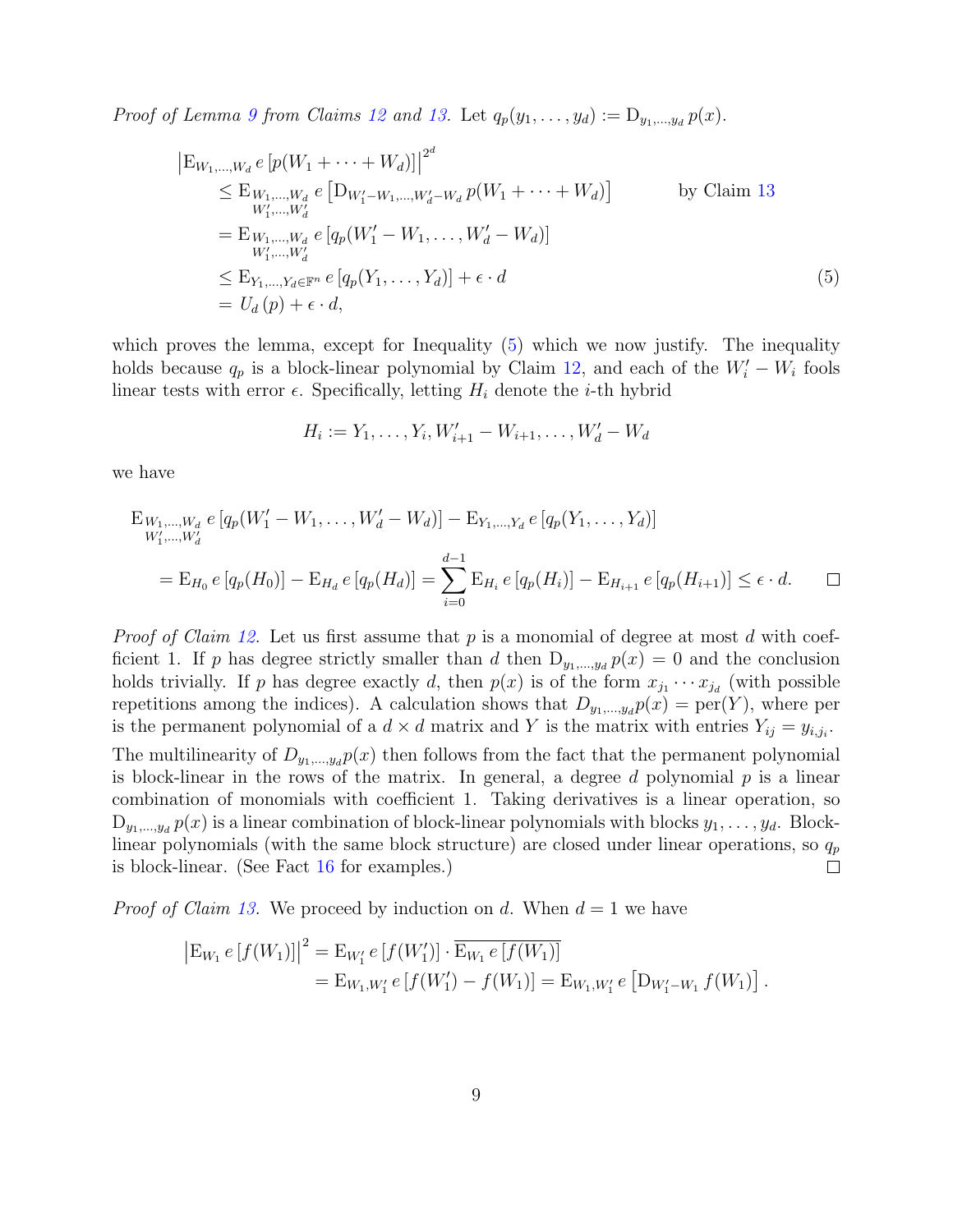For  $d > 1$  we have, using several times the fact that  $\left| \mathrm{E}_{Z} [Z] \right|^2 \leq \mathrm{E}_{Z} [|Z|^2]$  for any complex random variable Z,

$$
|\mathbf{E}_{W_1,\dots,W_d} e [f(W_1 + \dots + W_d)]|^{2^d}
$$
  
\n
$$
\leq \mathbf{E}_{W_1,\dots,W_{d-1}} [|\mathbf{E}_{W_d} e [f(W_1 + \dots + W_d)]|^{2}]^{2^{d-1}}
$$
  
\n
$$
= \mathbf{E}_{W_1,\dots,W_{d-1}} [\mathbf{E}_{W_d,W_d'} e [D_{W_d'-W_d} f(W_1 + \dots + W_d)]]^{2^{d-1}}
$$
 by the case  $d = 1$   
\n
$$
\leq \mathbf{E}_{W_d,W_d'} [|\mathbf{E}_{W_1,\dots,W_{d-1}} e [D_{W_d'-W_d} f(W_1 + \dots + W_d)]|^{2^{d-1}}]
$$
  
\n
$$
\leq \mathbf{E}_{W_d,W_d'} [E_{W_1,\dots,W_{d-1}} e [D_{W_1'-W_1,\dots,W_d'-W_d} f(W_1 + \dots + W_d)]]
$$
 by inductive hypothesis  
\n
$$
= \mathbf{E}_{W_1,\dots,W_d} e [D_{W_1'-W_1,\dots,W_d'-W_d} f(W_1 + \dots + W_d)].
$$

### <span id="page-10-0"></span>4 When  $U_2(p)$  is large: Canonical forms of quadratics

In this section we prove the following lemma.

<span id="page-10-2"></span>**Lemma 14.** Let  $p : \mathbb{F}^n \to \mathbb{F}$  be a quadratic polynomial over a prime field  $\mathbb{F}$ . Let W be a distribution that fools linear polynomials with error  $\epsilon$ . Then

$$
|\mathcal{E}_X e[p(X)] - \mathcal{E}_W e[p(W)]| = O(\epsilon / U_2(p)).
$$

Note that Lemma [14](#page-10-2) shows that the distribution W fools degree-2 polynomials  $p$  if their degree-2 norm is large. The proof of the lemma is based on two other results, discussed in the next subsections.

#### 4.1 Canonical representations of quadratic polynomials

In this subsection we prove the following lemma.

<span id="page-10-3"></span>**Lemma 15.** Every quadratic polynomial p over a prime field  $\mathbb F$  is a function of  $\log_{|\mathbb F|}(1/U_2(p))+$ 1 linear functions.

To get a sense of the parameters, note that if p is linear then  $U_2(p) = 1$  and indeed p is a function of 1 linear function, namely  $p$  itself.

To prove the lemma we make use of a some auxiliary results. The following Fact lists some simple and useful properties of the degree norm. The proofs follow easily from the definition of the degree norm, and are sketched at the end of this section.

<span id="page-10-1"></span>**Fact 16** (Properties of the degree norm). Let  $\mathbb{F}$  be a prime field and let  $f : \mathbb{F}^n \to \mathbb{F}$  be a function. The following hold.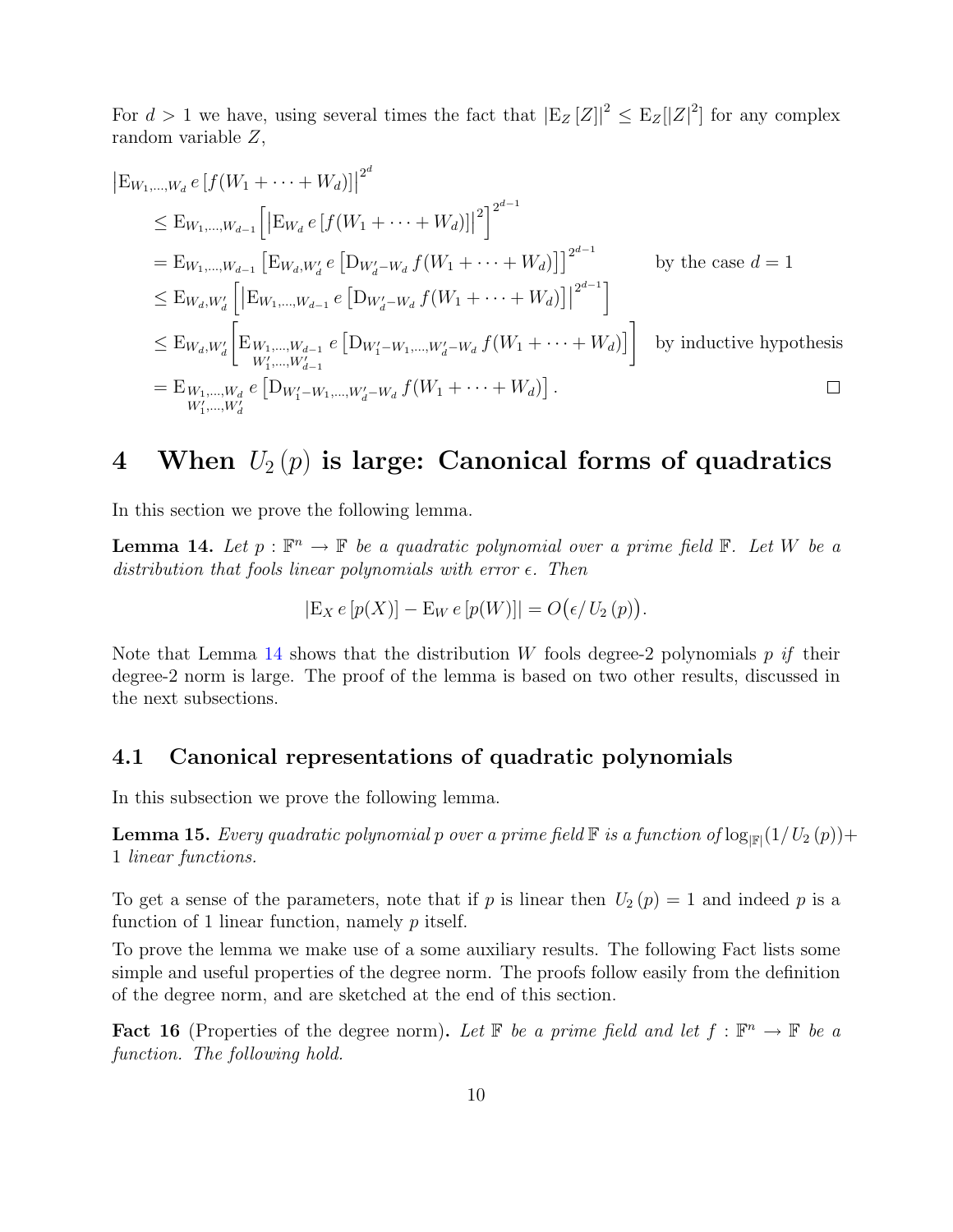- <span id="page-11-6"></span><span id="page-11-4"></span>1. For a function  $f': \mathbb{F}^{n'} \to \mathbb{F}$ , let  $(f \oplus f') : \mathbb{F}^{n+n'} \to \mathbb{F}$  be the function  $(f \oplus f')(x, x') :=$  $f(x) + f'(x')$ . Then  $U_k(f \oplus f') = U_k(f) \cdot U_k(f')$ .
- <span id="page-11-2"></span>2. For an invertible matrix A, let  $f \circ A : \mathbb{F}^n \to \mathbb{F}$  denote the function  $(f \circ A) := f(Ax)$ . Then  $U_k(f) = U_k(f \circ A)$ .
- <span id="page-11-3"></span>3. For every polynomial q of degree  $k-1$  or less,  $U_k(f+q) = U_k(f)$ .
- <span id="page-11-5"></span>4. Let  $f: \mathbb{F} \to \mathbb{F}$ ,  $|\mathbb{F}|$  odd, be  $f(x) := a \cdot x^2$  for  $a \in \mathbb{F}$ ,  $a \neq 0$ . Then

$$
U_2(f) = \mathcal{E}_{Y_1, Y_2 \in \mathbb{F}} e [2 \cdot a \cdot Y_1 \cdot Y_2] = 1/|\mathbb{F}|.
$$

<span id="page-11-0"></span>5. Let  $f : \mathbb{F}_2^2 \to \mathbb{F}_2$  be  $f(x_1, x_2) := x_1 \cdot x_2$ . Then  $U_2(f) = \mathbb{E}_{Y_{11}, Y_{12}, Y_{21}, Y_{22} \in \mathbb{F}_2} e [Y_{11} \cdot Y_{22} + Y_{21} \cdot Y_{12}] = 1/4.$ 

The next lemma is a standard result in the theory of quadratic forms according to which every quadratic form is equivalent, up to an invertible linear transformation of the variables, to a quadratic form where no two quadratic monomials share a variable. The statement (and proof) of these results differ according to whether the field has even size or not.

<span id="page-11-1"></span>**Lemma 17** (Theorems 6.21 and 6.30 in [\[LN97\]](#page-24-11)). For every quadratic polynomial  $p : \mathbb{F}^n \to \mathbb{F}$ over a prime field  $\mathbb F$  there exists an invertible matrix A, a linear polynomial  $\ell$ , and field elements  $c_1, c_2, \ldots, c_n$  (some of which may be 0) such that:

- 1. If  $|\mathbb{F}| = 2$  then  $(p \circ A)(x) = \sum_{1 \leq i \leq |n/2|} c_i \cdot x_{2i-1} \cdot x_{2i} + \ell(x)$ ,
- 2. If  $\mathbb{F}$  is odd then  $(p \circ A)(x) = \sum_{1 \leq i \leq n} c_i \cdot x_i^2 + \ell(x)$ .

Armed with the above results, we now present the proof of Lemma [15.](#page-10-3)

*Proof of Lemma [15.](#page-10-3)* We present the proof for the case in which  $\mathbb{F}$  is an odd prime because this case shows the dependence on the field size and the case  $\mathbb{F} = \mathbb{F}_2$  is proved analogously, using Item  $5$  in Fact  $16$ . By Lemma  $17$ , there exists an invertible matrix  $A$ , a linear polynomial  $\ell$ , and field elements  $c_1, c_2, \ldots, c_n$  (some of which may be 0) such that:  $(p \circ A)(x) = \sum_{1 \leq i \leq n} c_i \cdot x_i^2 + \ell(x)$ . Let us assume without loss of generality that exactly the first s  $c_i$ 's are non-zero, i.e.  $c_i = 0$  if and only if  $i > s$ . We now have:

$$
U_2(p) = U_2(p \circ A) = U_2 \left( \sum_{1 \le i \le n} c_i \cdot x_i^2 + \ell(x) \right) \qquad \text{by Fact 16.2}
$$
  
= 
$$
U_2 \left( \sum_{1 \le i \le n} c_i \cdot x_i^2 \right) = U_2 \left( \sum_{1 \le i \le s} c_i \cdot x_i^2 \right) \qquad \text{by Fact 16.3}
$$
  
= 
$$
\prod_{1 \le i \le s} U_2(c_i \cdot x_i^2) \qquad \text{by Fact 16.1}
$$
  
= 
$$
1/|\mathbb{F}|^s \qquad \text{by Fact 16.4}
$$

The above derivation shows that, up to a linear transformation  $A$ , the original polynomial  $p$ is equivalent to a quadratic polynomial where at most  $s = \log_{\vert \mathbb{F} \vert}(1/\epsilon)$  variables appear in a degree-2 monomial. Taking into account the linear part  $\ell$ , we have that p is a function of at most  $t := s + 1$  linear polynomials which proves the lemma.  $\Box$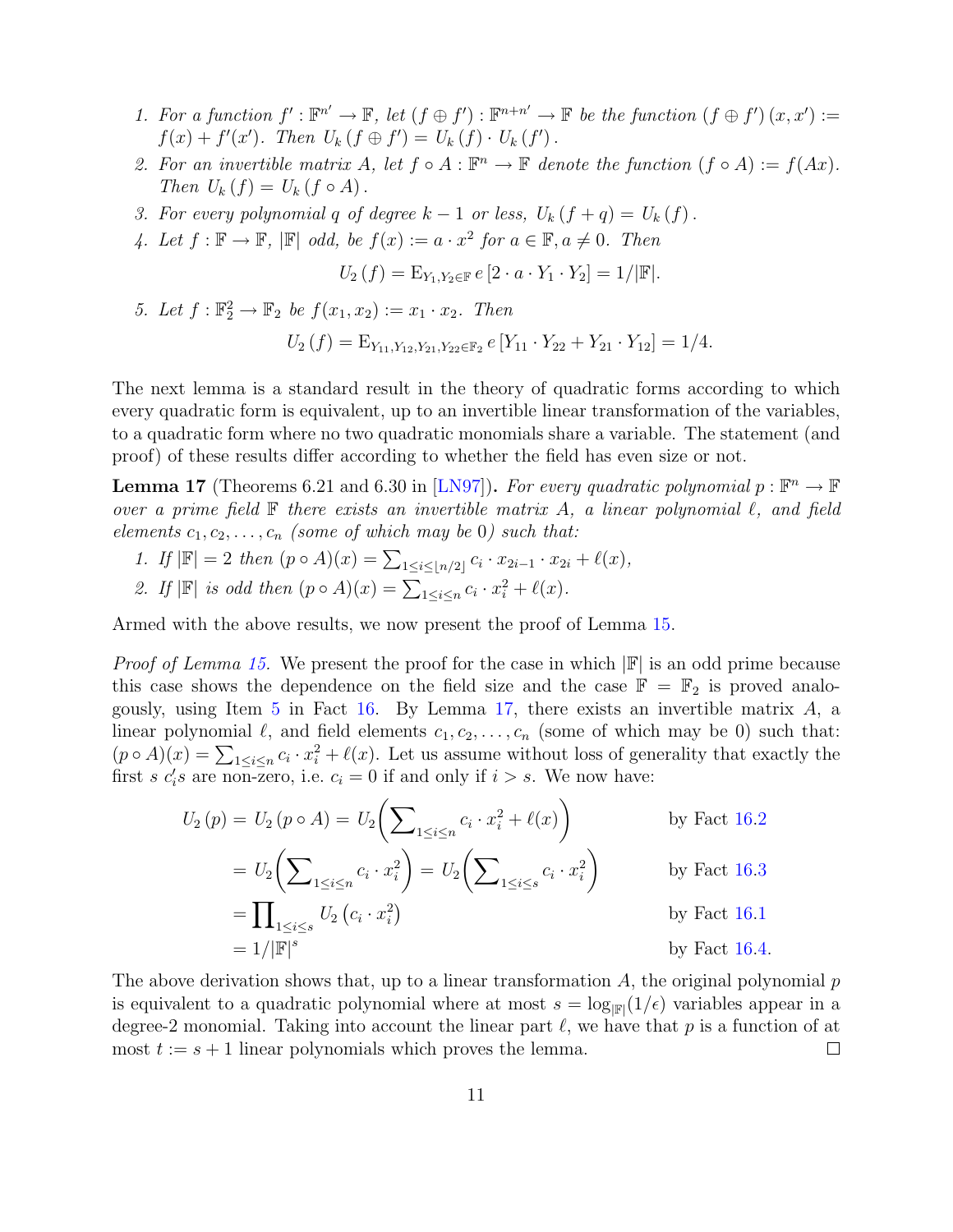Proof of Fact [16.](#page-10-1) Item (1) follows by linearity of the directional derivative operator and statistical independence of the variables of  $f$  and  $f'$ . For item  $(2)$  we have

$$
U_k(f \circ A) = \mathbb{E}_{Y_1, Y_2, \dots, Y_k, X \in \mathbb{F}^n} e\left[\sum_{S \subseteq [k]} (-1)^{k-|S|} f \circ A(X + \sum_{i \in S} Y_i)\right]
$$
  
=  $\mathbb{E} e\left[\sum_{S \subseteq [k]} (-1)^{k-|S|} f(AX + \sum_{i \in S} AY_i)\right] = \mathbb{E} e\left[\sum_{S \subseteq [k]} (-1)^{k-|S|} f(X + \sum_{i \in S} Y_i)\right] = U_k(f).$ 

(All expectations are over the uniform distribution.) Item (3) follows from the fact that  $q$ vanishes after taking k directional derivatives. The second equality in Item  $(4)$  is justified as follows. Whenever  $Y_1 \neq 0$ , the value  $2 \cdot a \cdot y_1 \cdot y_2$  is uniform, for random  $Y_2$ , over the  $\mathbb{F}$ complex roots of unity (recall that  $a \neq 0$ ). Consequently, in this case the expectation is 0. Since  $Y_1 \neq 0$  with probability  $1 - 1/|\mathbb{F}|$ , and when  $Y_1 = 0$  the expectation, for random  $Y_2$ , is 1, the last inequality above is indeed justified. Item (5) is proved analogously. П

#### <span id="page-12-1"></span>4.2 Fooling functions of few linear polynomials

In this subsection we show that a distribution that fools linear polynomials also fools functions of few such polynomials. This, in combination with Lemma [15](#page-10-3) proves the main Lemma [14](#page-10-2) of this section.

We need some basic Fourier analysis, which we now briefly recall. Every function  $h: \mathbb{F}^k \to \mathbb{C}$ can be written in the form  $h(x) = \sum_{a \in \mathbb{F}^k} \hat{h}_a e_a(x)$ , where  $e_a$  is the function  $e_a(x) := e(a_1x_1 +$  $\cdots + a_k x_k$  and the *Fourier coefficients*  $\hat{h}_a$  are given by  $\hat{h}_a = E_x[h(x) \cdot \overline{e_a(x)}]$ . The Fourier coefficients satisfy Parseval's identity

$$
\sum_{a \in \mathbb{F}^k} |\hat{h}_a|^2 = \frac{1}{|\mathbb{F}|^k} \sum_{x \in \mathbb{F}^k} |h(x)|^2.
$$

We state the following lemma in higher generality because it will be used for higher degrees later on. For now we are only interested in the case when  $\mathcal F$  is the class of linear polynomials.

<span id="page-12-0"></span>**Lemma 18.** Let F be any class of functions  $\mathbb{F}^n \to \mathbb{F}$  that forms a linear space over  $\mathbb{F}$ . Suppose that W fools F with error  $\epsilon$ . Then for every function  $h : \mathbb{F}^k \to \mathbb{C}$  and every collection of functions  $f_1, \ldots, f_k \in \mathcal{F}$ ,

$$
\left|\mathrm{E}_{X\sim\mathbb{F}^n}[h(f_1(X),\ldots,f_k(X))] - \mathrm{E}_W[h(f_1(W),\ldots,f_k(W))] \right| \leq \epsilon \cdot L(h),
$$

where  $L(h) := \sum_{a \in \mathbb{F}^k} |\hat{h}_a|$  is the  $\ell_1$  norm of (the Fourier transform of) h.

Before proving Lemma [18,](#page-12-0) let us see how it can be used to prove the main Lemma [14](#page-10-2) of this section. We are going to use the following trivial bound on the  $\ell_1$  norm of a function, which just uses the number of variables it depends on.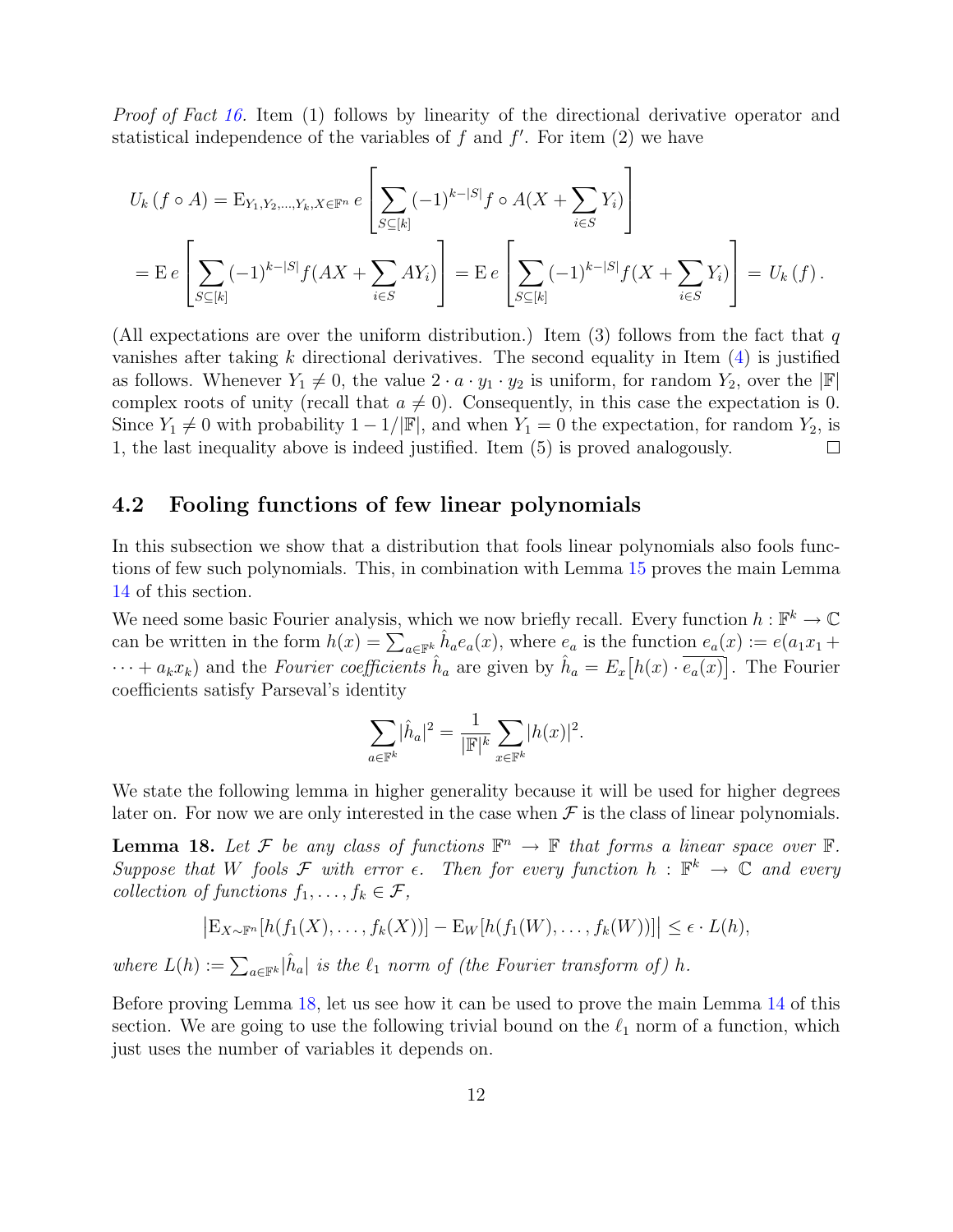<span id="page-13-1"></span>**Proposition 19.** Let  $h : \mathbb{F}^k \to \mathbb{C}$  be a function such that  $|h(x)| = 1$ . Then  $L(h) \leq |\mathbb{F}|^{k/2}$ .

Proof. By Cauchy-Schwarz and Parseval's identity, we have that

$$
L(h) = |\mathbb{F}|^k \mathcal{E}_a[|\hat{h}_a|] \leq |\mathbb{F}|^k \sqrt{\mathcal{E}_a[|\hat{h}_a|^2]} = |\mathbb{F}|^{k/2}.
$$

*Proof of Lemma [14](#page-10-2) assuming Lemma [18.](#page-12-0)* By Lemma [15](#page-10-3) we have that  $p = f(\ell_1(x), \ldots, \ell_t(x))$ where the  $\ell$ 's are linear polynomials,  $f : \mathbb{F}^t \to \mathbb{F}$  and  $t = O(\log_{|\mathbb{F}|}(1/U_2(p)))$ . By Lemma [18](#page-12-0) and Proposition [19](#page-13-1) we have that

$$
|\mathcal{E}_X e[p(X)] - \mathcal{E}_W e[p(W)]| \leq |\mathbb{F}|^{t/2} \cdot \epsilon = O\left(\frac{\epsilon}{U_2(p)}\right).
$$

It now only remains to prove Lemma [18.](#page-12-0)

*Proof of Lemma [18.](#page-12-0)* For every distribution Y on  $\mathbb{F}^k$ , we have that

<span id="page-13-2"></span>
$$
\mathcal{E}_Y[h(Y)] = \sum_{a \in \mathbb{F}^k} \hat{h}_a \, \mathcal{E}_Y[e_a(Y)].\tag{6}
$$

Now let  $f(z) = (f_1(z), \ldots, f_k(z))$ , fix  $a \in \mathbb{F}^k$ , and consider the case  $Y = f(Z)$ , where Z is now sampled from some distribution on  $\mathbb{F}^n$ . We have that

$$
E_Y[e_a(Y)] = E_Y e [a_1 Y_1 + \cdots + a_k Y_k] = E_Z e [a_1 f_1(Z) + \cdots + a_k f_k(Z)].
$$

By linearity,  $a_1f_1 + \cdots + a_kf_k \in \mathcal{F}$ , so because W fools  $\mathcal F$  we have

$$
\left| \mathcal{E}_X[e_a(f(X))] - \mathcal{E}_W[e_a(f(W))] \right| \leq \epsilon.
$$

where X is uniformly random in  $\mathbb{F}^k$  and W is pseudorandom. By equation [\(6\)](#page-13-2),

$$
\begin{aligned} \left| \mathcal{E}_X \, e \left[ h(f(X)) \right] - \mathcal{E}_W \, e \left[ h(f(W)) \right] \right| &\leq \sum_{a \in \mathbb{F}^k} \left| \hat{h}_a \right| \left| \mathcal{E}_X \, e \left[ h(f(X)) \right] - \mathcal{E}_W \, e \left[ h(f(W)) \right] \right| \\ &\leq \epsilon \cdot \sum_{a \in \mathbb{F}^k} \left| \hat{h}_a \right| = \epsilon \cdot L(h). \end{aligned} \tag{1}
$$

### <span id="page-13-0"></span>5 Fooling quadratic polynomials

<span id="page-13-3"></span>**Theorem 20** (Pseudorandom generators for quadratic polynomials). There is an absolute constant c such that the following holds for every n and prime field  $\mathbb{F}$ . Let  $W_1, W_2$  be 2 independent distributions over  $\mathbb{F}^n$  that fool linear tests with error  $1/n^c$ . Then  $W := W_1 + W_2$ fools quadratic tests with error  $1/n$ . For every quadratic polynomial p over  $\mathbb F$  we have

$$
|\mathcal{E}_{X \in \mathbb{F}^n} e[p(X)] - \mathcal{E}_W e[p(W)]| \le 1/n.
$$

In particular, there exists an efficiently computable generator  $G : \mathbb{F}^s \to \mathbb{F}^n$  that fools to within  $1/n$  quadratic polynomials over  $\mathbb F$ , where  $\mathbb F$  is a prime field, with seed length  $s = O(\log_{|\mathbb F|} n)$ .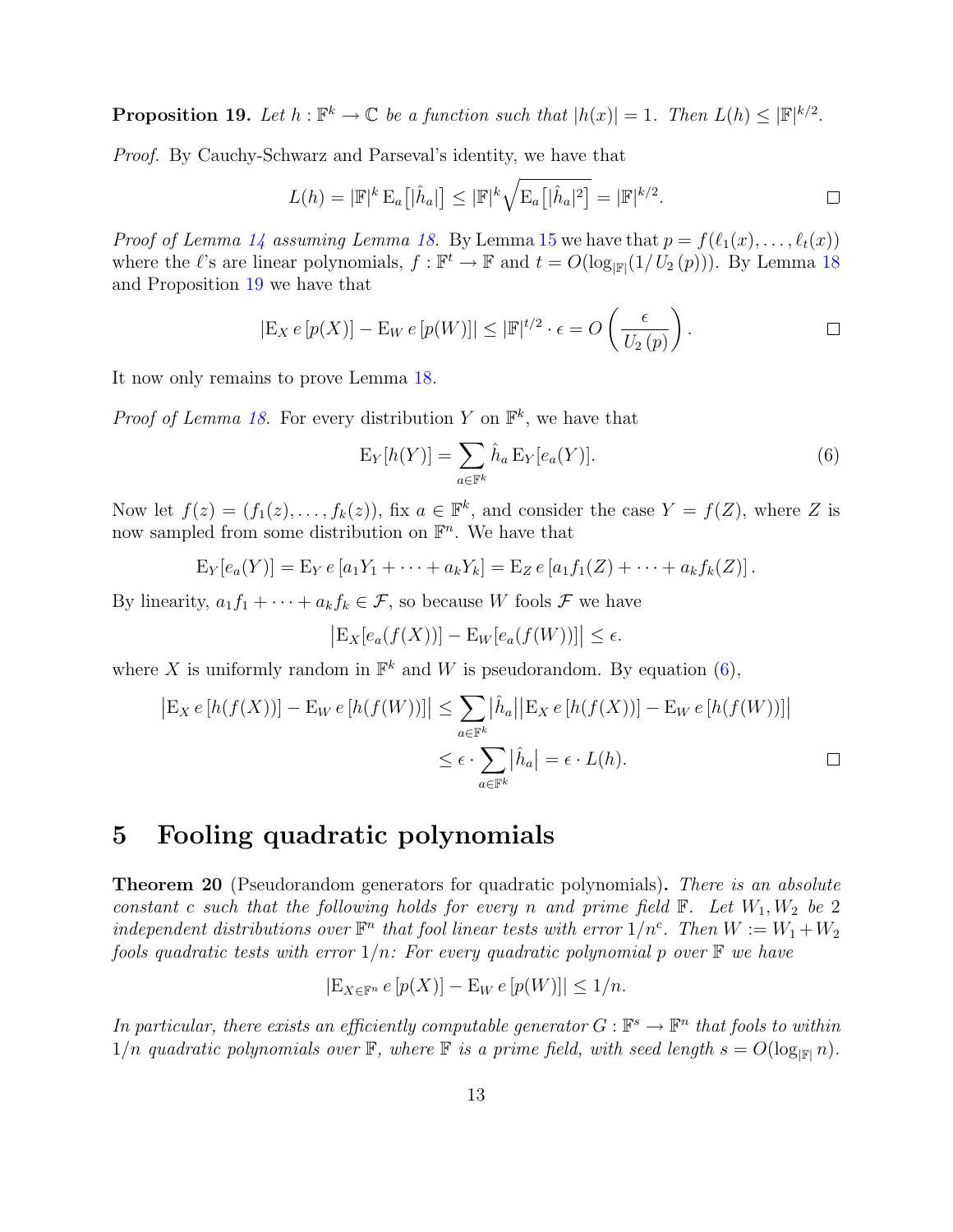<span id="page-14-2"></span>*Proof.* We argue by case analysis, according to the value of  $U_2(p)$ . Let  $\tau := 1/n$  (note that the error of the W's is  $\tau^c$ ).

**Case**  $U_2(p) \leq \tau^{c/2}$ . In this case we have

$$
|\mathcal{E}_X e[p(X)] - \mathcal{E}_W e[p(W)]| \le |\mathcal{E}_X e[p(X)]| + |\mathcal{E}_W e[p(W)]| \text{ by the triangle inequality}
$$
  

$$
\le (\tau^{c/2})^{1/4} + (\tau^{c/2} + 2 \cdot \tau^{c})^{1/4} \text{ by using Lemma 9 twice,}
$$

which, for sufficiently large  $c$ , proves the lemma in this case.

**Case**  $U_2(p) \ge \tau^{c/2}$ . In this case Lemma [14](#page-10-2) gives

$$
|\mathcal{E}_X e[p(X)] - \mathcal{E}_W e[p(W)]| = O(\tau^c / U_2(p)) = O(\tau^{c/2}).
$$

The above case analysis concludes the proof of the theorem, except for the "in particular" part. This part follows by taking the sum of two independent linear generators (Lemma [6\)](#page-6-1).  $\Box$ 

## <span id="page-14-1"></span>6 When  $U_d(p)$  is large: Correlation amplification

In this section we prove a lemma which is similar to Lemma [14](#page-10-2) but works for higher degrees. For degree 3 we obtain an unconditional result, while for higher degrees the lemma relies on a special case of the "inverse conjecture for the Gowers norm," which we now describe.

<span id="page-14-0"></span>**Conjecture 21** (d vs. d – 1 inverse conjecture for the Gowers norm over  $\mathbb{F}$ ). For every  $\tau \geq 0$ there exists a real number  $IG^d_{\mathbb{F}}(\tau) > 0$  such that for every n and every polynomial  $p : \mathbb{F}^n \to \mathbb{F}$ of degree d the following is true:

$$
U_d(p) \geq \tau \Rightarrow \max_{\substack{q:\ \mathbb{F}^n \to \mathbb{F} \\ \text{of degree } d-1}} |E_{X \in \mathbb{F}^n} e[p(x) - q(x)]| \geq IG_{\mathbb{F}}^d(\tau).
$$

**Remark 22.** Conjecture [21](#page-14-0) is usually stated for arbitrary functions  $p$  [\[GT08,](#page-23-5) [Sam07\]](#page-24-4). However, for the results in this work the special case where p has degree d is sufficient. We call this the d vs.  $d-1$  inverse conjecture for the Gowers norm. We stress that subsequent to our work there has been progress on these conjectures; see the end of Section [1.](#page-1-6)

The following lemma says that, if we believe the d vs.  $d-1$  inverse conjecture for the Gowers norm [21,](#page-14-0) distributions that fool polynomials of degree  $d-1$  also fool polynomials of degree d provided their degree-d norm is large. We write  $IG(\tau)$  for  $IG_{\mathbb{F}}^d(\tau)$  when  $\mathbb F$  and d are clear from the context.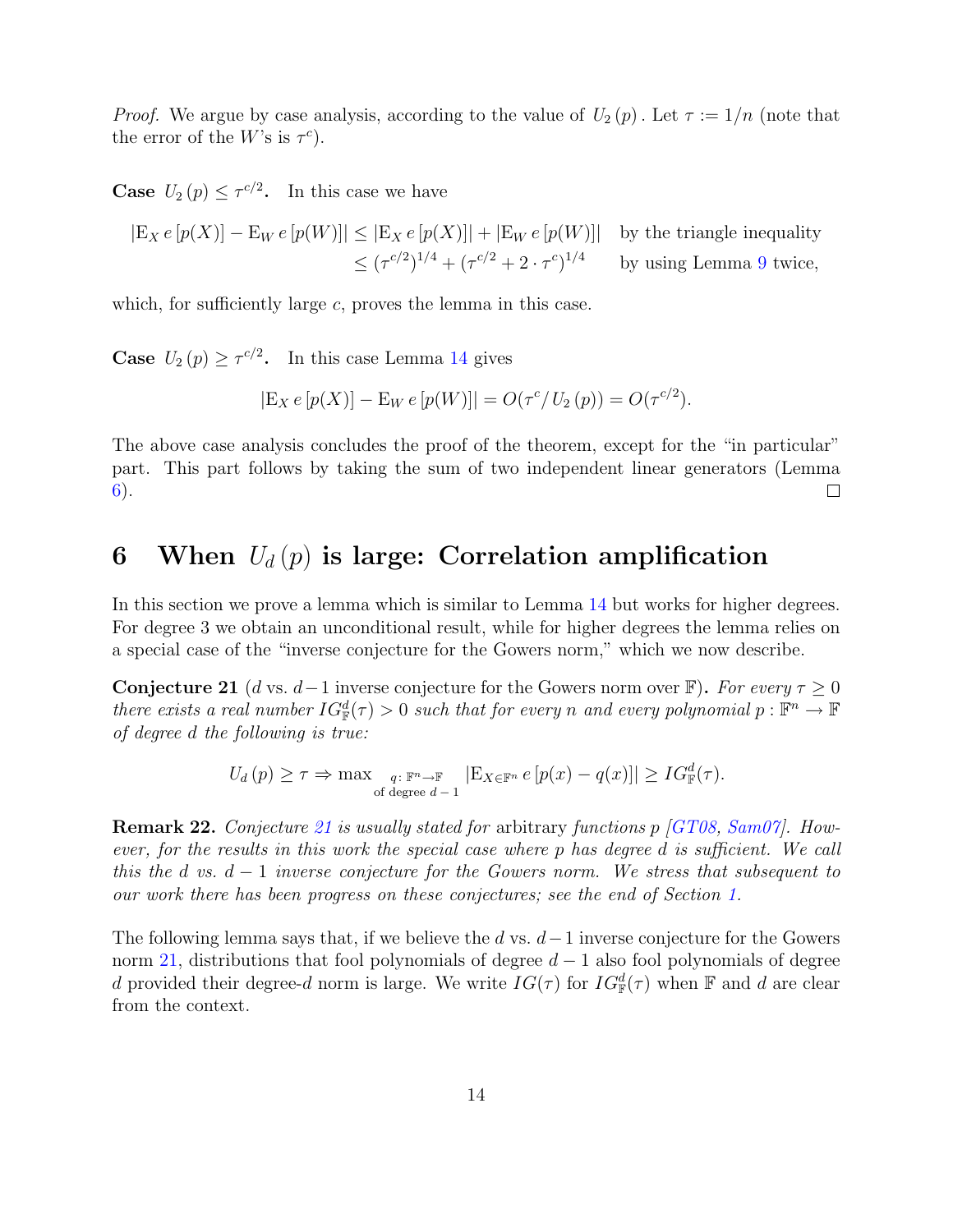<span id="page-15-1"></span>**Lemma 23.** Let  $p : \mathbb{F}^n \to \mathbb{F}$  be a degree-d polynomial over a prime field  $\mathbb{F}$ . Let W be a distribution that fools degree  $d-1$  polynomials with error  $\epsilon$ . Assume that  $U_d(p) \geq \tau$  and that Conjecture [21](#page-14-0) holds for  $\mathbb F$  and d. Then

 $|E_X e[p(X)] - E_W e[p(W)]| \le \exp(K) \cdot e^{1/K},$ 

where  $K \leq (|\mathbb{F}|/IG(\tau))^c$  for a universal constant  $c > 0$ .

To prove Lemma [23,](#page-15-1) we would like a stronger statement than what is given to us by the inverse conjecture for the Gowers norm. The conjecture says that if  $U_d(p) > \alpha$  then p has correlation at least  $\alpha'$  with a degree  $d-1$  polynomial. We would like the stronger property that p has correlation  $(1 - \epsilon)$  with a degree  $d - 1$  polynomial. Although this is not true, we will show that p does have correlation  $(1-\epsilon)$  with a function of few degree  $d-1$  polynomials. This will be sufficient to prove Lemma [23](#page-15-1) using Lemma [18.](#page-12-0)

#### 6.1 Amplifying correlation via self-correction

The following lemma shows that if a function  $f$  is somewhat correlated to another function g, then f is highly correlated with some function of evaluations of g minus a derivative of f. In particular, if f has degree d and g has degree  $d-1$  then f has high correlation with a function that depends on a small number of degree  $d-1$  polynomials.

<span id="page-15-0"></span>**Lemma 24.** Let  $\gamma > 0$  and  $f, g : \mathbb{F}^n \to \mathbb{F}$ , for a prime field  $\mathbb{F}$ . Suppose that

$$
|\mathcal{E}_{x \in \mathbb{F}^n} e[f(x) - g(x)]| \ge \delta.
$$

Then there is an integer t and a function  $B: \mathbb{F}^t \to \mathbb{F}$  such that for every  $x \in \mathbb{F}^n$ 

$$
\mathrm{Pr}_{a_1, a_2, ..., a_t \in \mathbb{F}^n} \left[ f(x) \neq B \big( g(x + a_1) - \mathrm{D}_{a_1} f(x), \dots, g(x + a_t) - \mathrm{D}_{a_t} f(x) \big) \right] < \gamma,
$$

where  $t \leq (|\mathbb{F}|/\delta)^{O(1)}(1 + \log 1/\gamma).$ 

Lemma [24](#page-15-0) is relatively easy to obtain over  $\mathbb{F}_2$ , and in this case B can be taken to be the majority function (or its negation). A somewhat more involved argument seems to be required over larger fields.

Intuition for the proof of Lemma  $24$ . Let us fix x and look at the following identity, which holds for every  $a \in \mathbb{F}^n$ :

$$
f(x) = f(x+a) - D_a f(x).
$$

If we think of the right hand side as a function of  $a$ , this identity tells us that this function always evaluates to the constant  $f(x) = r$ . Now suppose that instead of having access to the function on the right, we can only look at the "corrupted" version

<span id="page-15-2"></span>
$$
v(a) := g(x+a) - D_a f(x) = r + (g(x+a) - f(x+a)).
$$
\n(7)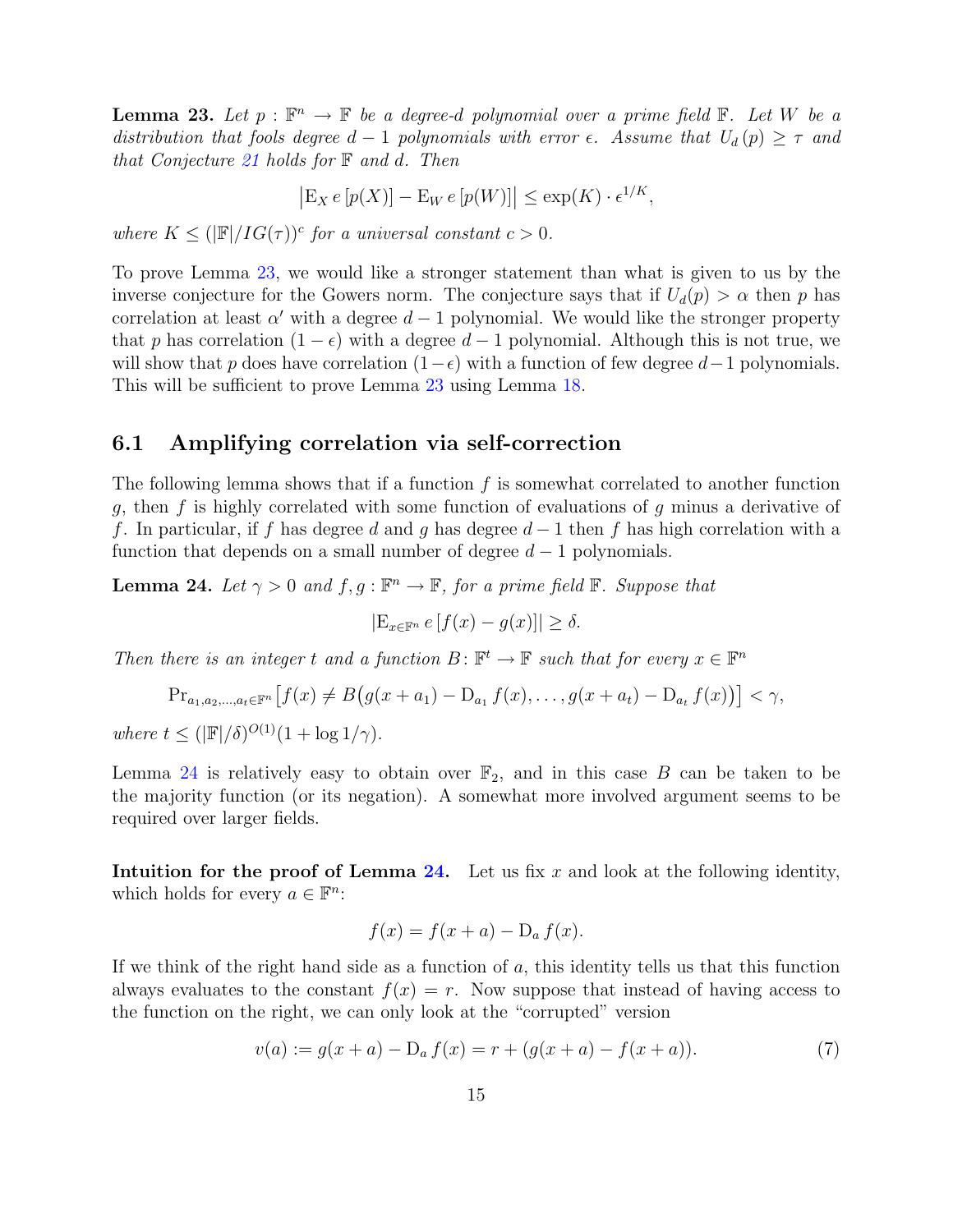Let us look at this as a coding problem: Elements of  $\mathbb F$  are encoded by functions from  $\mathbb F^n$  to **F.** The valid encoding of every  $r \in \mathbb{F}$  is the constant function r. Instead of r, the decoder has access to some corrupted  $v : \mathbb{F}^n \to \mathbb{F}$ . We know that v satisfies Equation [\(7\)](#page-15-2) and, by our assumption, that  $|E_{x\in\mathbb{F}^n} e[f(x)-g(x)]| \geq \delta$ . Can the decoder recover r using a small number of queries to the corrupted codeword? If so, then the decoder is a function that approximates  $f(x)$  in terms of a few copies of  $g(x+a)-D_a f(x)$ . We show that this recovery is indeed possible provided that the decoder is given some side information, specifically the distribution of values of  $g - f : \mathbb{F}^n \to \mathbb{F}$ .

First, we need to see what the corrupted codeword will look like. Let us view  $q - f$  as a function from  $\mathbb{F}^n \to \mathbb{F}$ . Let p denote the distribution of values of  $g - f$  over  $\mathbb{F}$  (namely  $p(s) := Pr_a[g(a) - f(a) = s]).$ 

<span id="page-16-0"></span>
$$
\Pr_a[v(a) = s] = \Pr_a[g(x+a) - f(x+a) = s - r] \n= \Pr_a[g(a) - f(a) = s - r] \n= p(s - r) = p_{-r}(s),
$$
\n(8)

where  $p_{-i}$  is the "shifted" distribution that assigns to y the probability  $p(y - i)$ , namely  $p_{-i}(y) = p(y - i).$ 

The key observation is that the value  $r$  is uniquely determined by equation  $(8)$ . For suppose that there were some  $r' \neq r$  such that  $p_{-r'}(s) = \Pr_a[v(a) = s]$  for all  $s \in \mathbb{F}$ . Then  $p_{-r}$  and  $p_{-r'}$  are the same distribution, and it is not difficult to see that this is only possible if p is the uniform distribution (using the fact that  $|\mathbb{F}|$  is prime), which can be shown to contradict our assumption that  $|E_{x\in\mathbb{F}^n} e[f(x)-g(x)]| \geq \delta$  (jumping ahead, via Claim [33\)](#page-28-1).

This suggests a natural approach to the decoding problem: On input  $x$ , compute the probabilities  $Pr_a[v(a) = s]$  for every  $s \in \mathbb{F}$  and decode to the unique r that satisfies equation [\(8\)](#page-16-0). This is infeasible, as to compute the probabilities exactly we have to query  $v$  everywhere, but we can obtain very good estimates by sampling. We will need to argue that if the estimates are sufficiently good, then  $r$  is still uniquely determined. Specifically we argue that  $r$ is the value that minimizes the *statistical distance* between the distribution  $p_{-r}(s)$  and the empirical distribution of the sample.

The statistical distance between two distributions  $p, q$  is denoted by  $\text{SD}(p, q)$ , and in the following proof we use some standard facts about this quantity. A discussion of statistical distance together with proofs of the relevant facts appears in Section [B.](#page-28-0)

*Proof of Lemma [24.](#page-15-0)* First we present the algorithm for "decoding"  $f(x)$ ; then we prove its correctness. Let  $p(s) := \Pr_a[g(a) - f(a) = s].$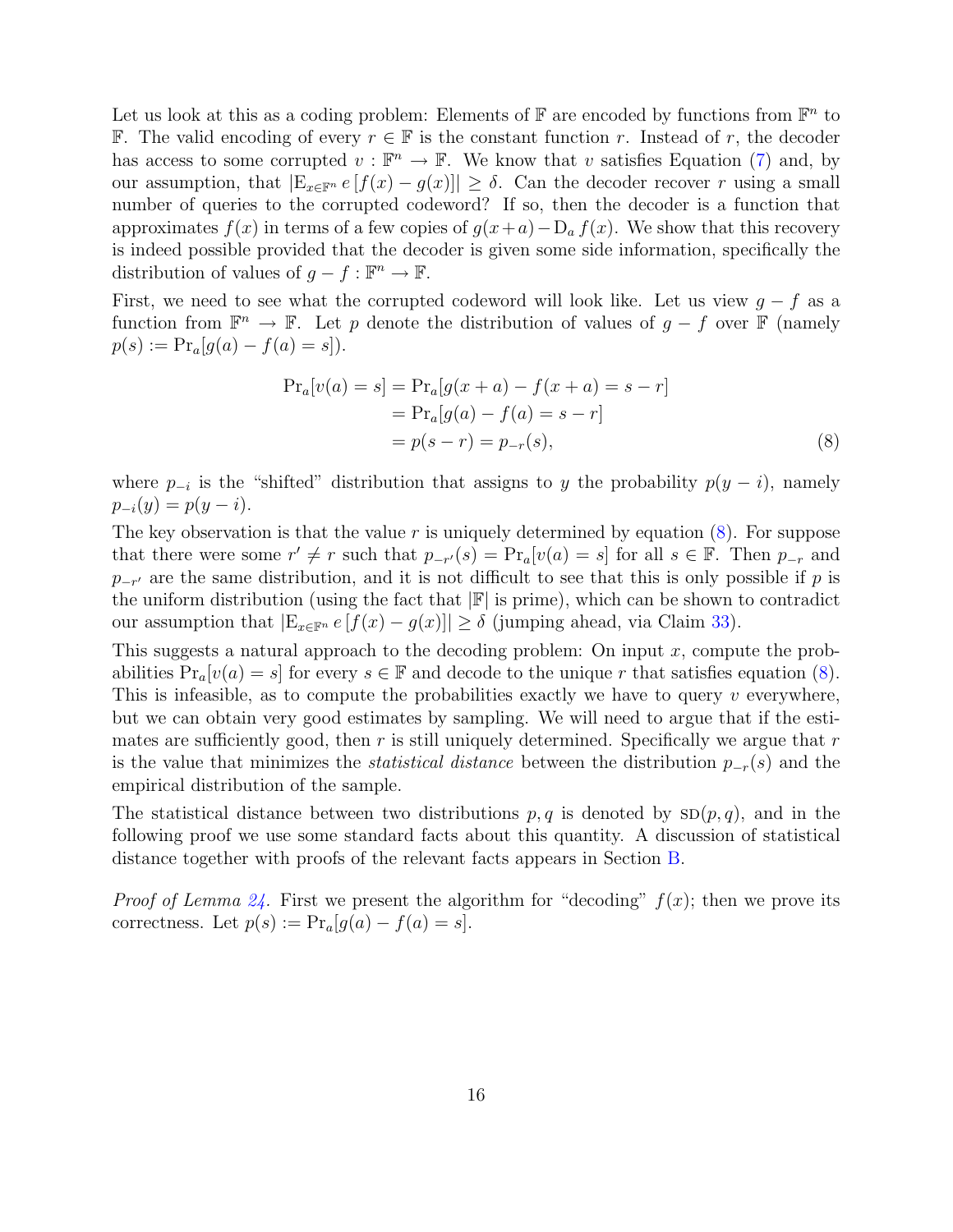Algorithm for computing  $f(x)$  given p and oracle access to v: On input  $x$ , do the following.

- 1. Query v at t random locations  $a_1, \ldots, a_t$ .
- 2. Compute the empirical frequency of each  $y \in \mathbb{F}$  among the answers to the queries: Namely, compute the distribution  $q$  on  $\mathbb F$  where

$$
q(y) := \frac{1}{t} \cdot |\{i : v(a_i) = y\}|.
$$

3. Return the value  $r' \in \mathbb{F}$  that minimizes  $SD(q, p_{-r'})$ .

We now analyze the above algorithm. We must show that, for  $t$  as in the statement of the lemma, with probability  $1 - \gamma$  we have

$$
SD(p_{-r}, q) < SD(p_{-r'}, q)
$$

for every  $r' \neq r$  (recall that  $r = f(x)$ ). To show this, we make two claims.

<span id="page-17-1"></span>Claim 25. For every  $r \neq r'$ ,  $SD(p_{-r}, p_{-r'}) > \delta/|\mathbb{F}|$ .

<span id="page-17-0"></span>Claim 26. With probability  $1 - \gamma$ ,  $SD(p_{-r}, q) \leq \delta/2|\mathbb{F}|$ .

From the above two claims the lemma follows easily. Specifically, with probability  $1 - \gamma$  for every  $r' \neq r$ ,

$$
\begin{aligned}\n\text{SD}(p_{-r}, q) &\leq \delta/2|\mathbb{F}| & \text{by Claim 26} \\
&< \text{SD}(p_{-r}, p_{-r'}) - \delta/2|\mathbb{F}| & \text{by Claim 25} \\
&\leq (\text{SD}(p_{-r}, q) + \text{SD}(p_{-r'}, q)) - \delta/2|\mathbb{F}| & \text{by the triangle inequality} \\
&\leq \text{SD}(p_{-r'}, q) & \text{by Claim 26.}\n\end{aligned}
$$

To complete the proof it only remains to prove the above two claims.

*Proof of Claim [25.](#page-17-1)* Let  $i := r' - r \neq 0$ . Then  $SD(p_{-r}, p_{-r'}) = SD(p, p_{-i})$ . We will show that

<span id="page-17-2"></span>
$$
SD(p, p_{-i}) \ge \frac{2}{|\mathbb{F}|-1} \cdot SD(p, u)
$$
\n(9)

where u is the uniform distribution on F. The assumption  $|E_x e[f(x) - g(x)]| \ge \delta$  implies that  $\text{SD}(p, u) \ge \delta/2$  (using Claim [33\)](#page-28-1) which will conclude the proof.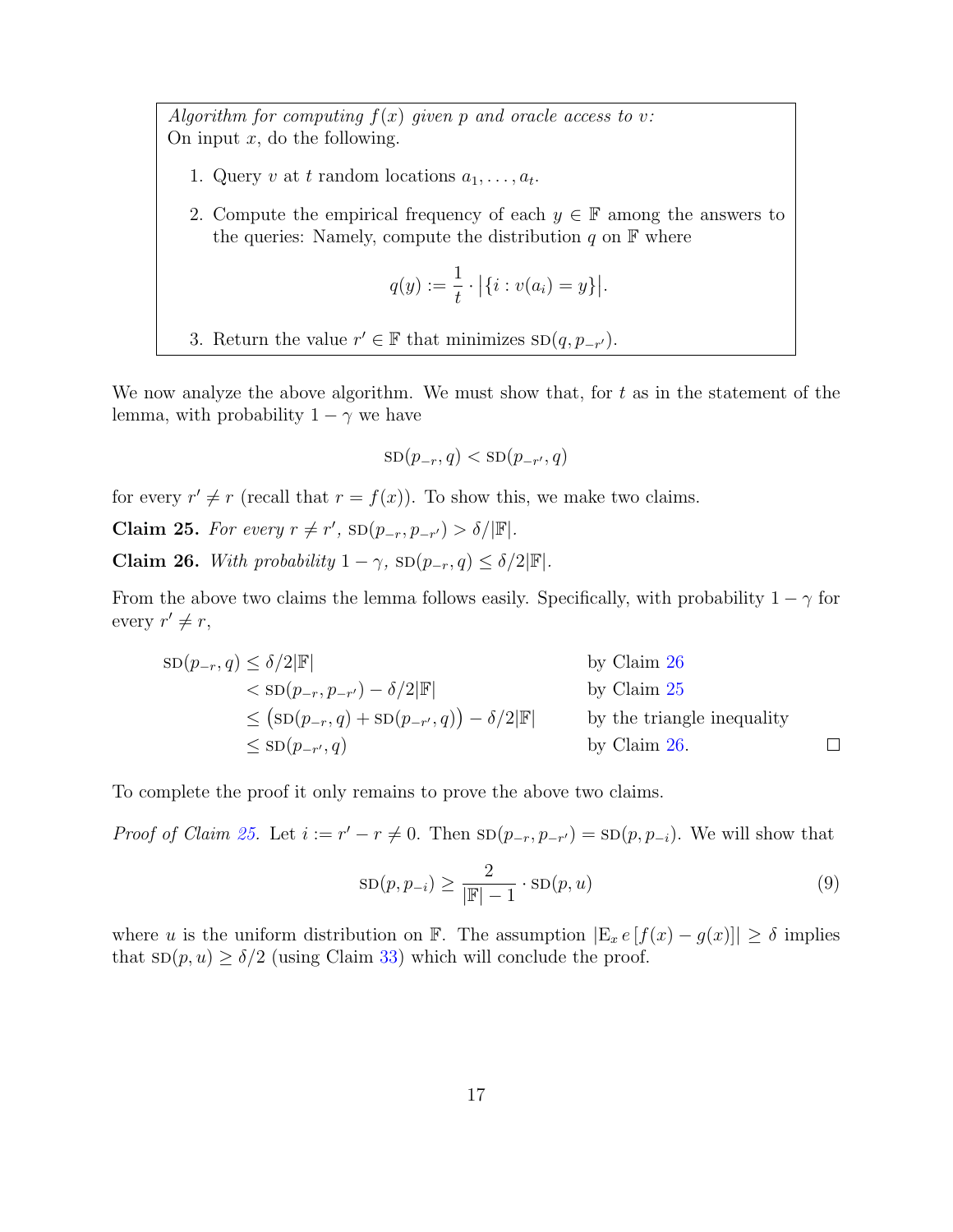We prove equation [\(9\)](#page-17-2) by the following calculation, which repeatedly uses the triangle inequality  $|a + b| \leq |a| + |b|$ . First, for every  $y \in \mathbb{F}$ ,

$$
|p(y) - u(y)| = \left| \frac{1}{|\mathbb{F}|} \sum_{z \in \mathbb{F}} (p(y) - p(z)) \right|
$$
  
\n
$$
\leq \frac{1}{|\mathbb{F}|} \sum_{z \neq y} |p(y) - p(z)|
$$
  
\n
$$
= \frac{1}{|\mathbb{F}|} \sum_{t \neq 0} \sum_{s=0}^{t-1} |p(y) - p(y - t \cdot i)|
$$
  
\n
$$
\leq \frac{1}{|\mathbb{F}|} \sum_{t \neq 0} \sum_{s=0}^{t-1} |p(y - s \cdot i) - p(y - (s + 1)i)|
$$
  
\n
$$
= \frac{1}{|\mathbb{F}|} \sum_{t \neq 0} \sum_{s=0}^{t-1} |p(y - s \cdot i) - p_{-i}(y - s \cdot i)|.
$$

It follows that

$$
2 \cdot SD(p, u) = \sum_{y \in \mathbb{F}} |p(y) - u(y)|
$$
  
\n
$$
\leq \frac{1}{|\mathbb{F}|} \sum_{y \in \mathbb{F}} \sum_{t \neq 0} \sum_{s=0}^{t-1} |p(y - s \cdot i) - p_{-i}(y - s \cdot i)|
$$
  
\n
$$
= \frac{1}{|\mathbb{F}|} \sum_{t \neq 0} \sum_{s=0}^{t-1} \sum_{y \in \mathbb{F}} |p(y - s \cdot i) - p_{-i}(y - s \cdot i)|
$$
  
\n
$$
= \frac{1}{|\mathbb{F}|} \sum_{t \neq 0} \sum_{s=0}^{t-1} \sum_{y \in \mathbb{F}} |p(y) - p_{-i}(y)|
$$
  
\n
$$
= \frac{1}{|\mathbb{F}|} \frac{(|\mathbb{F}| - 1)|\mathbb{F}|}{2} \sum_{y \in \mathbb{F}} |p(y) - p_{-i}(y)|
$$
  
\n
$$
= (|\mathbb{F}| - 1) \cdot SD(p, p_{-i}).
$$

*Proof of Claim [26.](#page-17-0)* Set  $\eta := \delta/(2 \cdot |\mathbb{F}|)$ . By the definition of statistical distance we have that

$$
\begin{aligned} \Pr_{a_1,\ldots,a_t}[\text{SD}(p_{-r},q) > \eta] &= \Pr_{a_1,\ldots,a_t}[\exists S \subseteq \mathbb{F} : \Pr_X[X \in S] - \Pr_Y[Y \in S] > \eta] \\ &\le \sum_{S \subseteq \mathbb{F}} \Pr_{a_1,\ldots,a_t}[\Pr_Y[Y \in S] < \Pr_X[X \in S] - \eta], \end{aligned}
$$

where X and Y are random variables that denote a sample from  $p_{-r}$  and q, respectively. We will bound each term in the summation separately using the Chernoff bound. For this we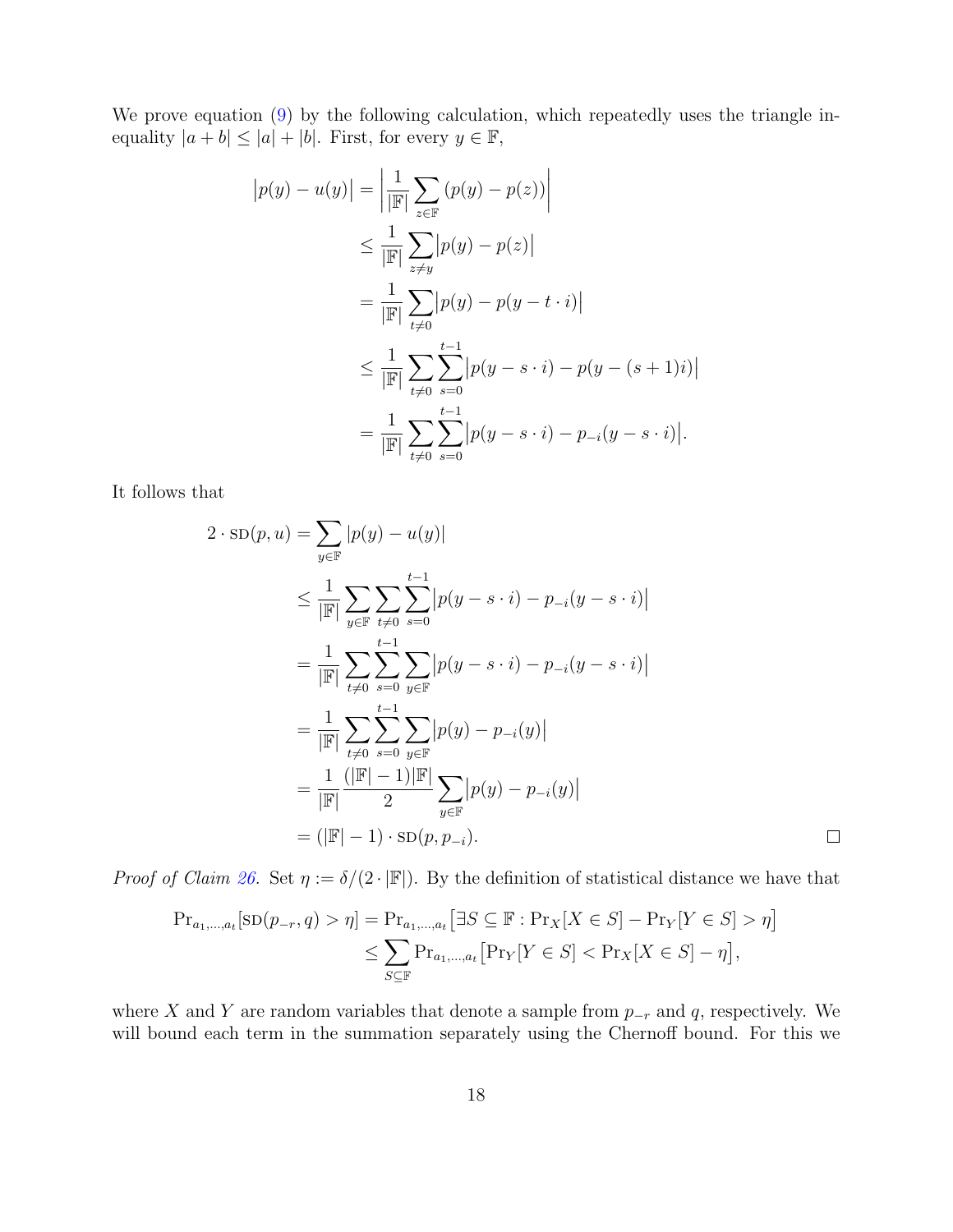<span id="page-19-1"></span>fix  $a_1, \ldots, a_t$  and write

$$
\Pr_Y[Y \in S] = \sum_{y \in S} q(y) = \sum_{y \in S} \frac{|\{i : v(a_i) = y\}|}{t} = \frac{|\{i : v(a_i) \in S\}|}{t} = \frac{Z_1 + \dots + Z_t}{t}
$$

where  $Z_i$  is an indicator variable for the event  $v(a_i) \in S$ .

If we now view  $Z_i$  as random variables over the choice  $a_1, \ldots, a_t$ , we have that the  $Z_i$  are i.i.d with mean

$$
E_{a_i}[Z_i] = Pr_{a_i}[v(a_i) \in S] = Pr_X[X \in S]
$$

since each  $v(a_i)$  is sampled from the distribution  $p_{-r}$ . Therefore

$$
\begin{aligned} \Pr_{a_1,\dots,a_t} \big[ \Pr_Y[Y \in S] < \Pr_X[X \in S] - \eta \big] \\ &= \Pr_{a_1,\dots,a_t} \big[ Z_1 + \dots + Z_t < \mathbb{E}[Z_1 + \dots + Z_t] - t\eta \big] \le e^{-2\eta^2 t}, \end{aligned}
$$

where the last inequality is a form of the Chernoff bound (e.g. [\[DP05,](#page-23-11) Theorem 1.1]). It follows that for  $t := (|\mathbb{F}|/\delta)^c (1 + \log 1/\gamma)$ , where c is a sufficiently large absolute constant, we have

$$
\Pr_{a_1,\dots,a_t} [\text{SD}(p_{-r}, q) \le \eta] \ge 1 - 2^{|F|} \cdot e^{-2\eta^2 t} \ge 1 - \gamma.
$$

#### 6.2 Proof of Lemma [23](#page-15-1)

We now prove Lemma [23.](#page-15-1)

*Proof of Lemma [23.](#page-15-1)* By assumption and Conjecture [21,](#page-14-0) there is a polynomial q of degree  $d-1$  such that

$$
|\mathcal{E}_X \, e \, [p(x) - q(x)]| \ge \delta,
$$

where  $\delta := IG(\tau)$ .

To avoid notational clutter, let us set  $\eta := \delta / |\mathbb{F}|$ . We now set

<span id="page-19-0"></span>
$$
\gamma:=\epsilon^{\eta^c},
$$

for a sufficiently large universal constant c to be determined later, and let

$$
h(a,x) := B(q(x + a_1) - D_{a_1}p(x), \ldots, q(x + a_t) - D_{a_t}p(x))
$$

be the function in Lemma [24](#page-15-0) where  $a := (a_1, a_2, \ldots, a_t)$ . First, we argue that  $h(A, Y)$ approximates  $p(Y)$  both when Y is random and when Y is pseudorandom. In fact, let Y be an arbitrary distribution. Then

$$
\begin{aligned} \left| \mathcal{E}_Y \, e \, [p(Y)] - \mathcal{E}_{A,Y} \, e \, [h(A,Y)] \right| &\leq \mathcal{E}_Y \, \mathcal{E}_A \big[ |e(p(Y)) - e(h(A,Y))| \big] \\ &\leq \mathcal{E}_Y \big[ 2 \cdot \Pr_A [p(Y) \neq h(A,Y)] \big] \\ &< 2 \cdot \gamma, \end{aligned} \tag{10}
$$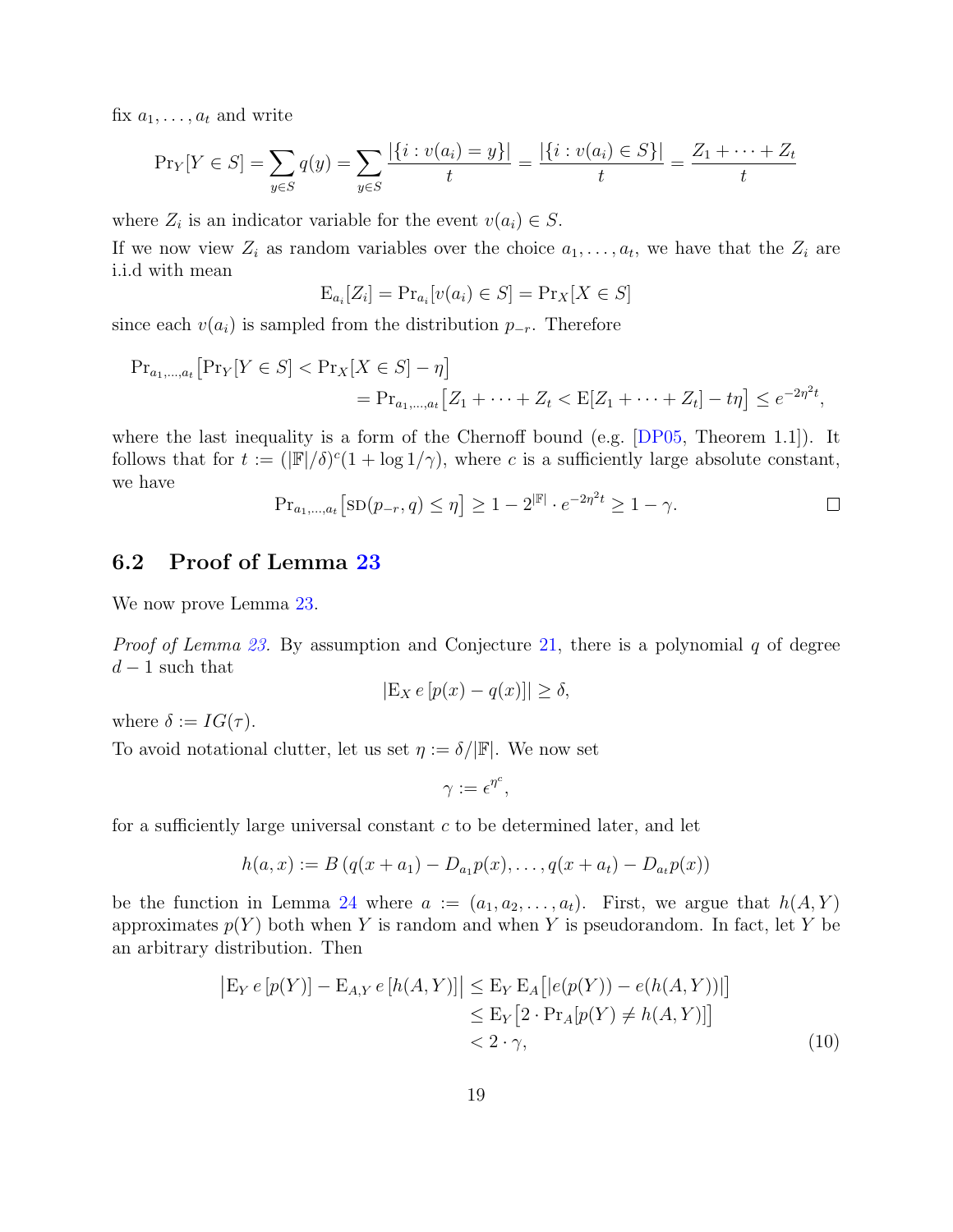<span id="page-20-3"></span>where the last inequality follows from Lemma [24.](#page-15-0)

Next, we argue that the bias of h over truly random X is close to the bias of h over pseudorandom W. For fixed a,  $h(a, x)$  is a function of t degree  $d-1$  polynomials  $g(x+a_i) - D_{a_i} f(x)$ . Since degree  $d-1$  polynomials form a linear space and W fools degree  $d-1$  polynomials with error  $\epsilon$ , by Lemma [18](#page-12-0) and Proposition [19](#page-13-1) we have that

<span id="page-20-1"></span>For every 
$$
a
$$
,  $|E_X e[h(a, X)] - E_W e[h(a, W)]| \le \epsilon \cdot |\mathbb{F}|^{t/2}$  (11)

and therefore

$$
|E_X e[p(X)] - E_W e[p(W)]| \le |E_X e[p(X)] - E_{A,X} e[h(A, X)]| + |E_W e[p(W)] - E_{A,W} e[h(A, W)]| + |E_{A,X} e[h(A, X)] - E_{A,W} e[h(A, W)]| \le 4 \cdot \gamma + E_A |E_X e[h(A, X)] - E_W e[h(A, W)]| \le 4 \cdot \gamma + \epsilon \cdot |F|^{t/2},
$$

where the second inequality follows from  $(10)$  and the third one is inequality  $(11)$ . To conclude the proof, we only need to argue that the above error  $4 \cdot \gamma + \epsilon \cdot |\mathbb{F}|^{t/2}$  is of the desired form. Indeed, recalling that Lemma [24](#page-15-0) gives  $t \leq (1/\eta)^{O(1)}(1 + \log 1/\gamma)$  and that our choice of  $\gamma$  was  $\gamma = \epsilon^{\eta^c}$ , we have

$$
4 \cdot \gamma + \epsilon \cdot |\mathbb{F}|^{t/2} \le 4 \cdot \epsilon^{\eta^c} + \epsilon \cdot |\mathbb{F}|^{(1/\eta)^{O(1)}(1+\eta^c \cdot \log 1/\epsilon)} \le 4 \cdot \epsilon^{\eta^c} + \epsilon \cdot |\mathbb{F}|^{(1/\eta)^{O(1)}} \cdot \epsilon^{\eta^{c-O(1)}} \le \exp(\eta^{-c'}) \cdot \epsilon^{\eta^{c'}},
$$

for a sufficiently large universal constant  $c$  and another universal constant  $c'$ .

#### $\Box$

## <span id="page-20-0"></span>7 Fooling higher degree polynomials

In this section we show that, assuming the inverse conjecture for the Gowers norm, polynomials of degree d in n variables can be  $\epsilon$ -fooled by an explicit generator whose seed length is  $O(d \cdot \log_{\mathbb{F}|} n) + f(\epsilon, d, \mathbb{F})$ , where f is independent on n. For  $d = 3$ , the known inverse theorems [\[GT08,](#page-23-5) [Sam07\]](#page-24-4) yield unconditional generators with explicit estimates of the function f. We discuss the general d case and then we discuss the case  $d = 3$ . We state the theorems in terms of distributions; the translation to the language of generators is simple.

<span id="page-20-2"></span>**Theorem 27.** Let a field  $\mathbb F$  and a degree d be given. Assume Conjecture [21](#page-14-0) for  $\mathbb F$  and every degree  $d' \leq d$ . Then for every  $\epsilon > 0$  there exists an  $\epsilon_1 > 0$  such that if  $W_1, \ldots, W_d$  are independent and fool linear polynomials on n inputs over  $\mathbb F$  with error  $\epsilon_1$ , then  $W_1 + \cdots + W_d$ fools degree-d polynomials on n inputs over  $\mathbb F$  with error  $\epsilon$ .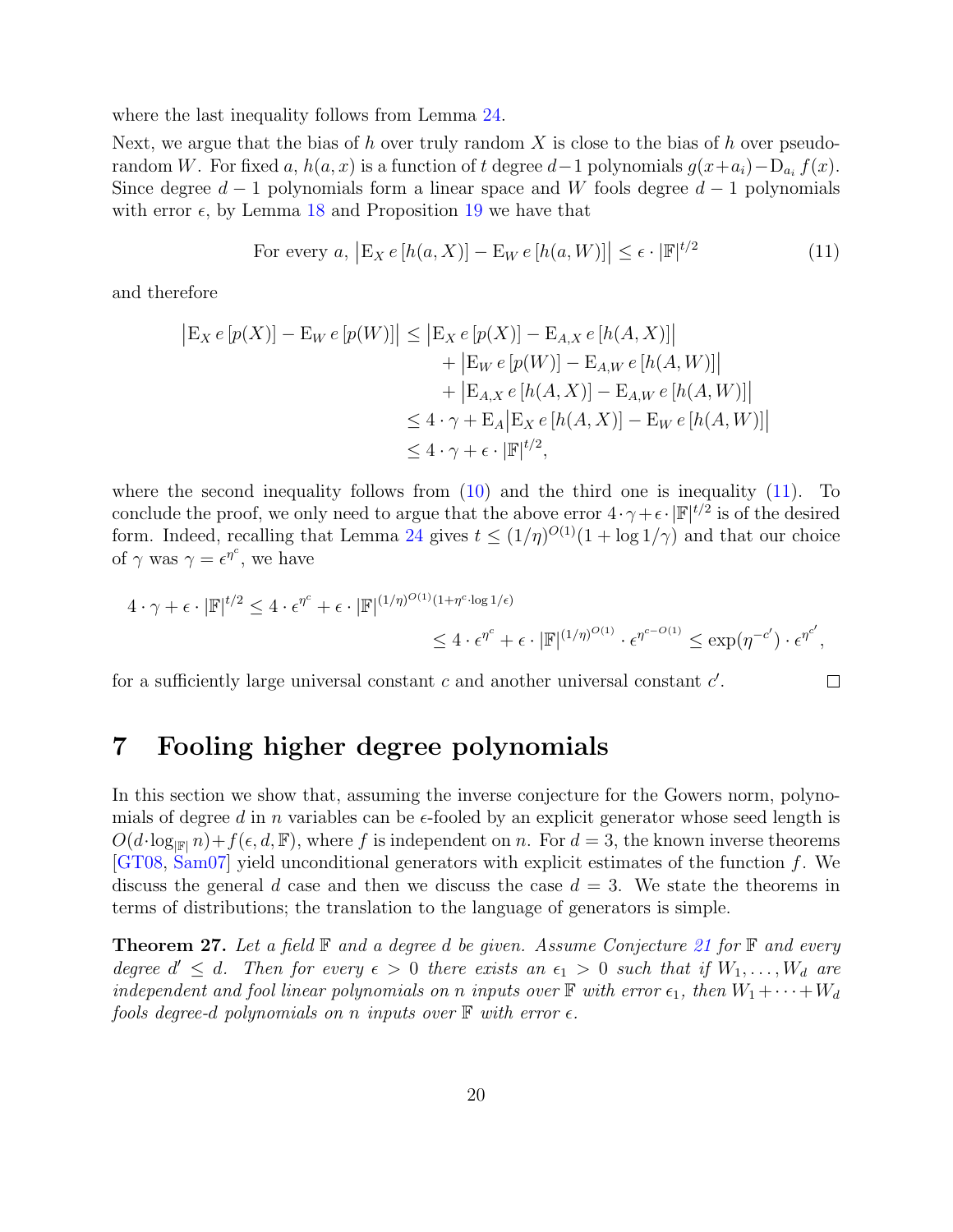<span id="page-21-2"></span>*Proof.* We argue by induction on d. The base case  $d = 1$  holds trivially for  $\epsilon = \epsilon_1$ . Now let us assume that for every  $\epsilon_{d-1} > 0$  there exists  $\epsilon_1 > 0$  such that the sum of  $d-1$  independent random variables that fool linear functions on n inputs with error  $\epsilon_1$  fools degree  $d-1$ polynomials on *n* inputs with error  $\epsilon_{d-1}$ .

Let  $W := W_1 + \cdots + W_d$  and p be an arbitrary degree-d polynomial. We proceed analogously to Theorem [20,](#page-13-3) i.e. by case analysis according the the value of  $U_d(p)$ . Let  $\tau := (\epsilon_d/4)^{2^d}$ .

**Case**  $U_d(p) \leq \tau$ . From Lemma [9](#page-8-1) we have that

$$
\begin{aligned} \left| \mathcal{E}_X \, e \, [p(X)] - \mathcal{E}_W \, e \, [p(W)] \right| &\leq \left| \mathcal{E}_X \, e \, [p(X)] \right| + \left| \mathcal{E}_W \, e \, [p(W)] \right| \\ &\leq \tau^{1/2^d} + (\tau + d \cdot \epsilon_1)^{1/2^d} \\ &\leq \epsilon_d. \end{aligned}
$$

where the last inequality holds by our choice of  $\tau$  and sufficiently small  $\epsilon_1$ .

**Case**  $U_d(p) \geq \tau$ . From Lemma [23](#page-15-1) we have

$$
\left| \mathcal{E}_X \, e \, [p(X)] - \mathcal{E}_W \, e \, [p(W)] \right| \le \exp(K) \cdot \epsilon_{d-1}^{1/K},
$$

where  $K \leq (|\mathbb{F}|/IG(\tau))^{O(1)}$ . Note that here we use the simple fact that  $W$  ( $\epsilon_{d-1}$ )-fools degree  $d-1$  polynomials. (This is because for every degree  $d-1$  polynomial  $q(x)$  and every fixed  $W_d = w_d$ , the distribution  $W_1 + \cdots + W_{d-1}$  by assumption  $(\epsilon_{d-1})$ -fools the polynomial  $q(x+w_d)$ .) To conclude the proof in this case, we only need to argue that  $\exp(K) \cdot \epsilon_{d-1}^{1/K} \leq \epsilon_d$ for sufficiently small  $\epsilon_1$ . This is true because by inductive assumption  $\epsilon_{d-1}$  goes to 0 when  $\epsilon_1$  does.  $\Box$ 

#### 7.1 Fooling cubic polynomials

For  $d = 3$ , the inverse conjecture for the Gowers norm was proved by Green and Tao [\[GT08\]](#page-23-5) and Samorodnitsky [\[Sam07\]](#page-24-4), though with exponential slackness in the parameters.

<span id="page-21-1"></span>**Theorem 28** ([\[GT08,](#page-23-5) [Sam07\]](#page-24-4)). Fix a prime field  $\mathbb{F}$ .<sup>[6](#page-21-0)</sup> For every n and every function  $f: \mathbb{F}^n \to \mathbb{F}$  the following is true:

$$
U_3(p) \geq \tau \Rightarrow \max_{\substack{q:\ \mathbb{F}^n \to \mathbb{F} \\ \text{of degree 2}}} |E_{X \in \mathbb{F}^n} e[p(x) - q(x)]| \geq IG_{\mathbb{F}}^3(\tau),
$$

where

$$
IG_{\mathbb{F}}^3(\tau) \ge C \cdot \exp(-1/\tau^C)
$$

for an absolute constant  $C > 0$ .

<span id="page-21-0"></span><sup>&</sup>lt;sup>6</sup>Green and Tao state their result for  $\overline{\mathbb{F}_5}$  but observe their argument extends over all odd prime fields.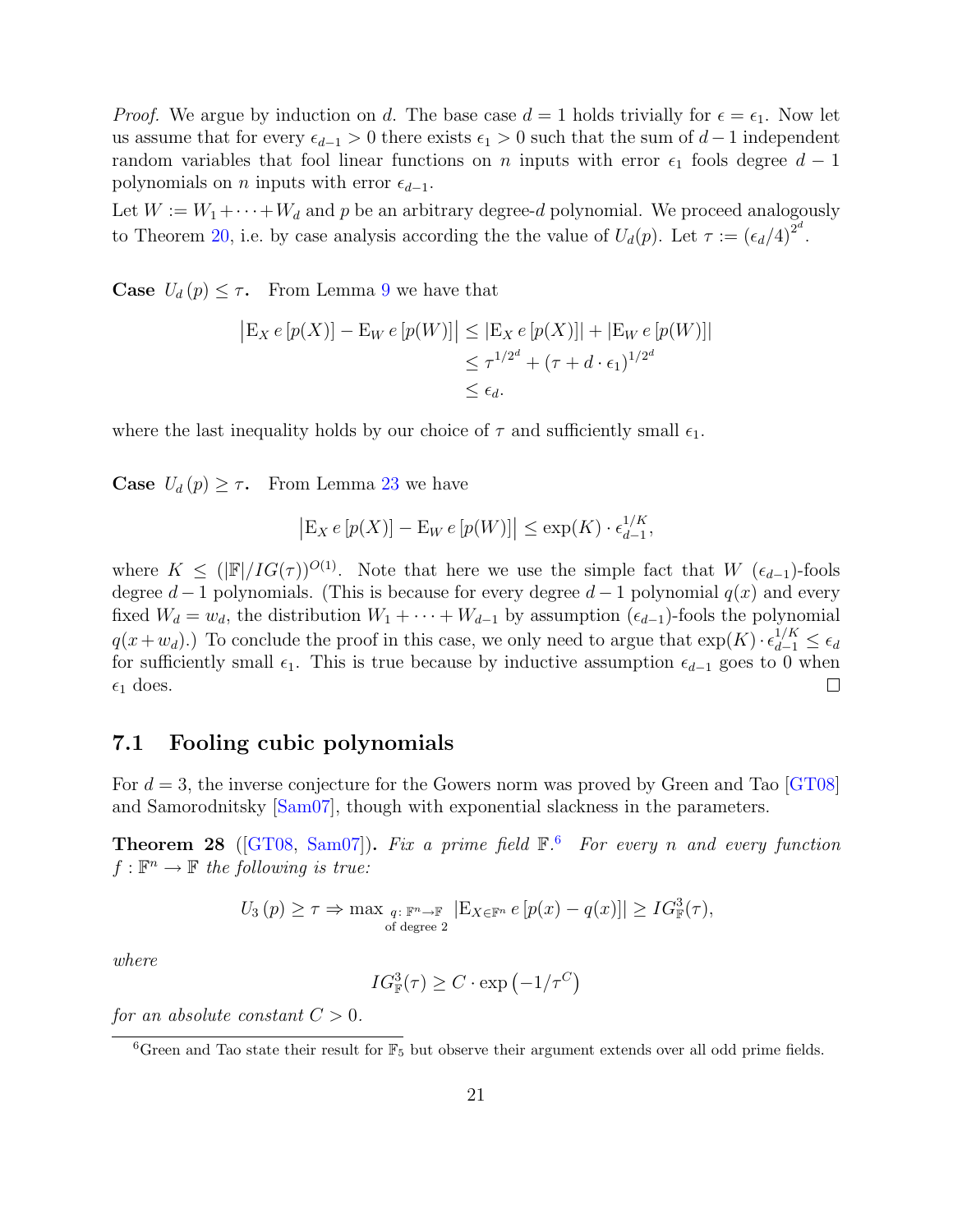<span id="page-22-1"></span>Combining our approach with Theorem [28](#page-21-1) we obtain the following unconditional generator for cubic polynomials.

**Theorem 29.** Fix a prime field  $\mathbb{F}$ . Let  $W_1, W_2, W_3 \in \mathbb{F}^n$  be independent distributions that  $\exp(-2^{(2/\epsilon)^c})$ -fool linear polynomials over  $\mathbb F$ , for a sufficiently large universal constant c. Then the distribution  $W_1 + W_2 + W_3$  e-fools degree 3 polynomials over  $\mathbb{F}$ .

*Proof.* We follow the proof of Theorem [27.](#page-20-2) Let us think of being given  $\epsilon = \epsilon_3$ . In the proof of Theorem [27](#page-20-2) the total error is dominated by the error in the case of large norm. In this case, the error is  $\exp(K_1) \cdot \epsilon_2^{1/K_1}$  $\epsilon_2^{1/K_1}$ , where  $K_1 \leq (|\mathbb{F}|/IG(\tau))^{O(1)}$  and  $\epsilon_2$  is such that  $W_1 + W_2 + W_3$  $\epsilon_2$ -fools quadratic polynomials. Since we are fixing the field, in the expression for  $K_1$  we can replace  $|\mathbb{F}|$  with 2 (at the price of a different constant in the exponent). Recall that  $\tau$  is polynomially related to  $\epsilon_3$ . Using Theorem [28](#page-21-1) we obtain that

$$
K_1 \le K_2 \cdot \exp\left(1/\epsilon_3^{K_2}\right)
$$

for a universal constant  $K_2$ . Consequently, the error is at most  $\epsilon_3$  if

$$
\exp(K_2 \cdot \exp\left(1/\epsilon_3^{K_2}\right)) \cdot \epsilon_2^{1/(K_2 \cdot \exp\left(1/\epsilon_3^{K_2}\right))} \le \epsilon_3.
$$

The above inequality is satisfied for  $\epsilon_2 = \exp(-\exp(1/\epsilon_3^{K_3}))$  for a sufficiently large universal constant  $K_3$ . The required bound on  $\epsilon_2$  follows by assumption (for sufficiently large c) using Theorem [20.](#page-13-3)  $\Box$ 

### Acknowledgments

We thank Anup Rao and Vladimir Trifonov for useful discussions about this problem in the initial stages of this work. We also thank Ben Green and Alex Samorodnitsky for helpful email exchanges about [\[GT08\]](#page-23-5) and [\[Sam07\]](#page-24-4). We also thank the anonymous referees for their feedback.

#### References

- <span id="page-22-2"></span>[ABEK08] Noga Alon, Ido Ben-Eliezer, and Michael Krivelevich. Small sample spaces cannot fool low degree polynomials. In 12th Workshop on Randomization and Computation (RANDOM), pages 266–275. Springer, 2008. [25](#page-25-1)
- <span id="page-22-0"></span>[ABN<sup>+</sup>92] Noga Alon, Jehoshua Bruck, Joseph Naor, Moni Naor, and Ron M. Roth. Construction of asymptotically good low-rate error-correcting codes through pseudo-random graphs. IEEE Transactions on Information Theory, 38(2):509– 516, 1992. [2,](#page-2-1) [25,](#page-25-1) [26](#page-26-0)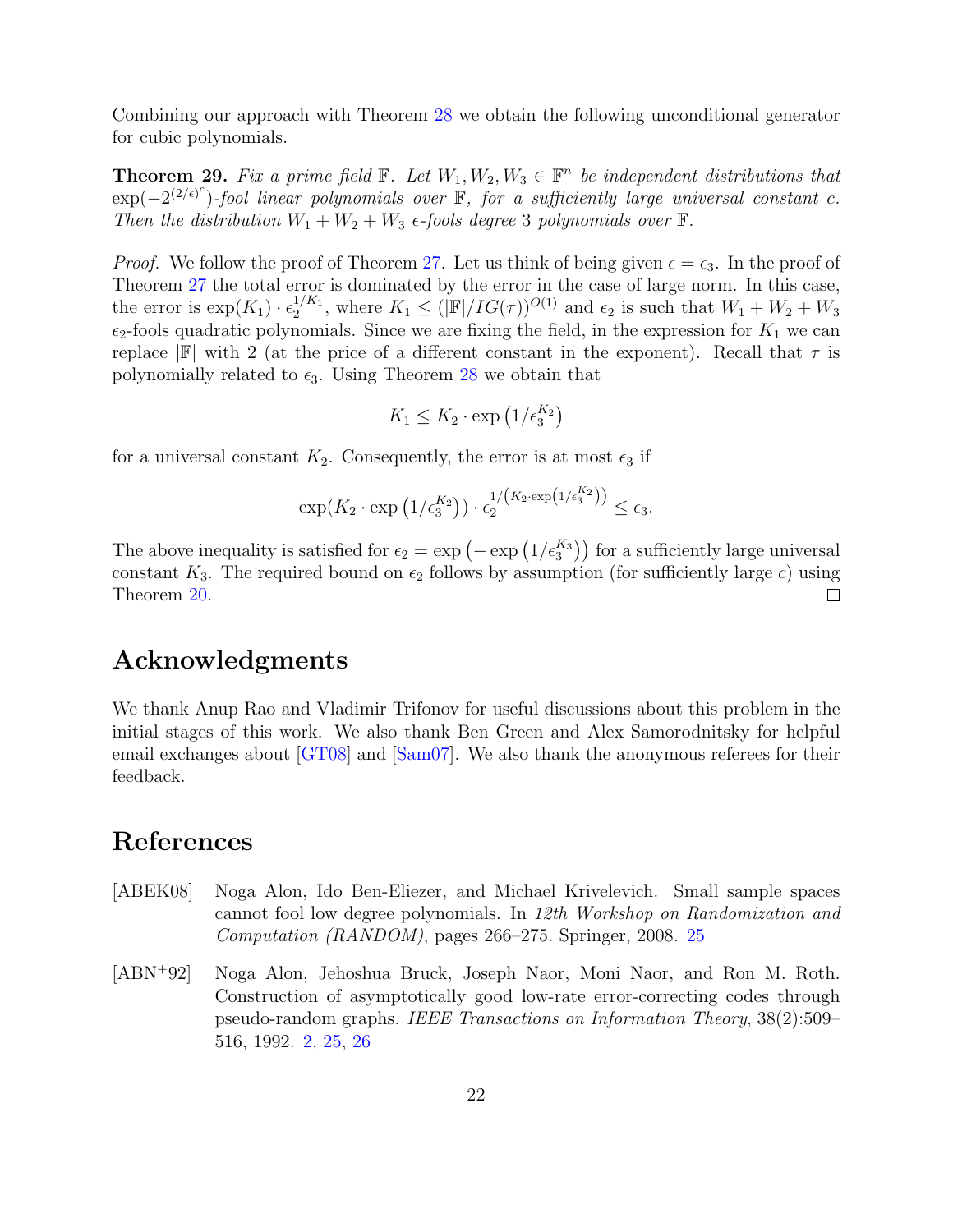- <span id="page-23-1"></span>[AGHP92] Noga Alon, Oded Goldreich, Johan Håstad, and René Peralta. Simple constructions of almost k-wise independent random variables. Random Structures  $\mathcal{O}$  Algorithms, 3(3):289–304, 1992. [1,](#page-0-0) [2,](#page-2-1) [6,](#page-6-2) [7,](#page-7-2) [25](#page-25-1)
- <span id="page-23-8"></span>[AKK<sup>+</sup>03] Noga Alon, Tali Kaufman, Michael Krivelevich, Simon Litsyn, and Dana Ron. Testing low-degree polynomials over GF(2). In 7th International Workshop on Randomization and Approximation Techniques in Computer Science (RAN-DOM), volume 2764 of Lecture Notes in Computer Science, pages 188–199. Springer, 2003. [2](#page-2-1)
- <span id="page-23-10"></span>[BKL00] Claudia Bertram-Kretzberg and Hanno Lefmann. Modp-tests, almost independence and small probability spaces. Random Struct. Algorithms, 16(4):293–313, 2000. [6,](#page-6-2) [7](#page-7-2)
- <span id="page-23-3"></span>[BNS92] László Babai, Noam Nisan, and Márió Szegedy. Multiparty protocols, pseudorandom generators for logspace, and time-space trade-offs. J. Comput. System Sci., 45(2):204–232, 1992. [1](#page-0-0)
- <span id="page-23-4"></span>[Bog05] Andrej Bogdanov. Pseudorandom generators for low degree polynomials. In 37th Annual Symposium on Theory of Computing (STOC), pages 21–30. ACM, 2005. [1](#page-0-0)
- <span id="page-23-2"></span>[BSSVW03] Eli Ben-Sasson, Madhu Sudan, Salil Vadhan, and Avi Wigderson. Randomnessefficient low degree tests and short PCPs via epsilon-biased sets. In 35th Annual Symposium on Theory of Computing (STOC), pages 612–621. ACM, 2003. [1](#page-0-0)
- <span id="page-23-11"></span>[DP05] Devdatt Dubhashi and Alessandro Panconesi. Concentration of measure for the analysis of randomised algorithms, 2005. [http://www.dsi.uniroma1.it/](http://www.dsi.uniroma1.it/~ale/papers.html) [~ale/papers.html](http://www.dsi.uniroma1.it/~ale/papers.html). [19](#page-19-1)
- <span id="page-23-0"></span>[Gol99] Oded Goldreich. Modern cryptography, probabilistic proofs and pseudorandomness, volume 17 of Algorithms and Combinatorics. Springer-Verlag, Berlin, 1999. [1](#page-0-0)
- <span id="page-23-6"></span>[Gow98] Timothy Gowers. A new proof of Szemerédi's theorem for arithmetic progressions of length four. Geom. Funct. Anal., 8(3):529–551, 1998. [2,](#page-2-1) [3](#page-3-3)
- <span id="page-23-7"></span>[Gow01] Timothy Gowers. A new proof of Szemerédi's theorem. Geom. Funct. Anal., 11(3):465–588, 2001. [2,](#page-2-1) [3,](#page-3-3) [7,](#page-7-2) [8](#page-8-6)
- <span id="page-23-9"></span>[GT07] Ben Green and Terence Tao. The distribution of polynomials over finite fields, with applications to the Gowers norms, 2007. arXiv:0711.3191v1. [5](#page-5-0)
- <span id="page-23-5"></span>[GT08] Ben Green and Terence Tao. An inverse theorem for the Gowers  $U^3(G)$  norm. Proceedings of the Edinburgh Mathematical Society (Series 2), 51(01):73–153, 2008. [2,](#page-2-1) [3,](#page-3-3) [5,](#page-5-0) [7,](#page-7-2) [8,](#page-8-6) [14,](#page-14-2) [20,](#page-20-3) [21,](#page-21-2) [22](#page-22-1)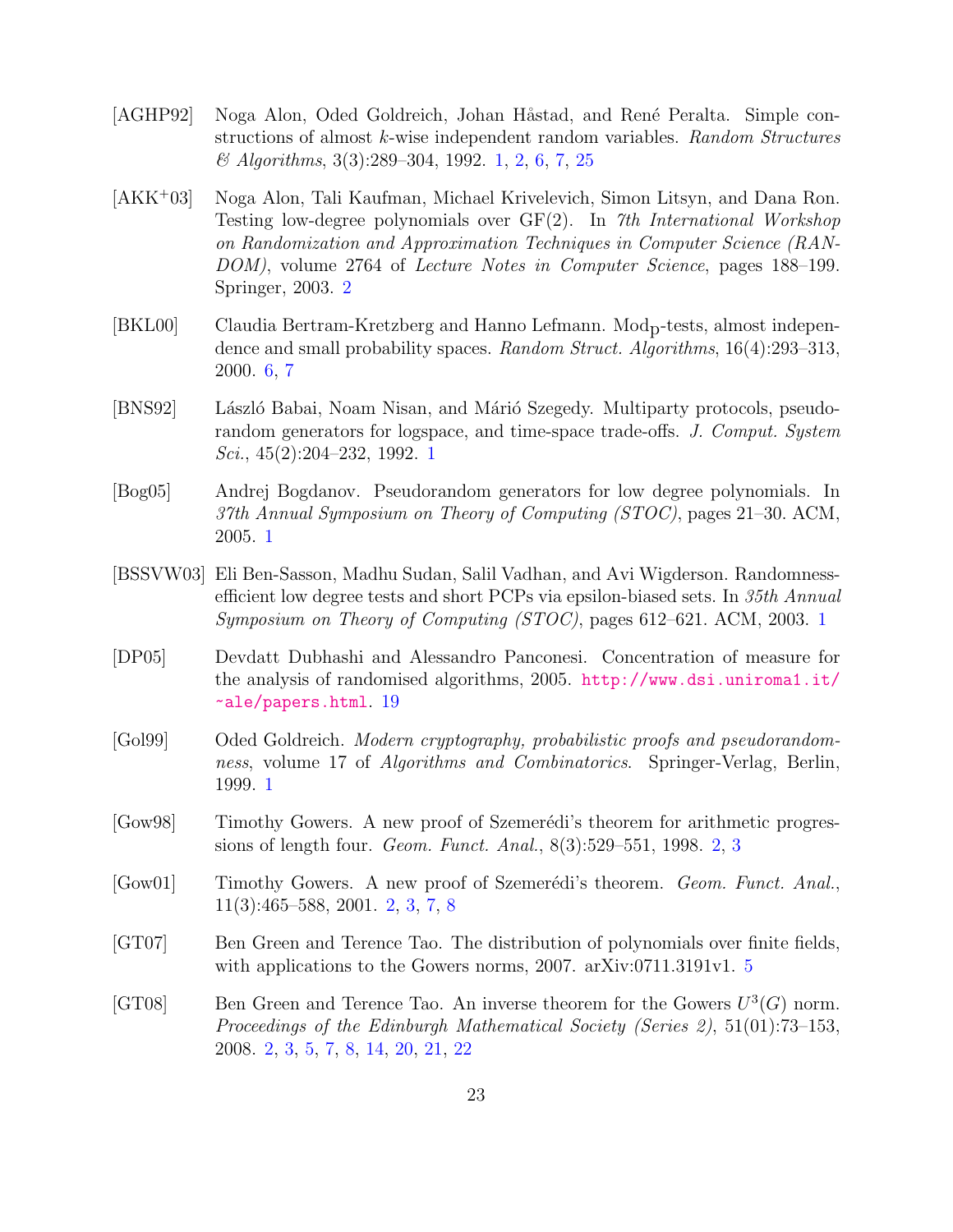<span id="page-24-11"></span><span id="page-24-10"></span><span id="page-24-9"></span><span id="page-24-8"></span><span id="page-24-7"></span><span id="page-24-6"></span><span id="page-24-5"></span><span id="page-24-4"></span><span id="page-24-3"></span><span id="page-24-2"></span><span id="page-24-1"></span><span id="page-24-0"></span>[LMS08] Shachar Lovett, Roy Meshulam, and Alex Samorodnitsky. Inverse conjecture for the Gowers norm is false. In 40th Annual Symposium on the Theory of Computing (STOC), pages 547–556. ACM, 2008. [5](#page-5-0) [LN97] Rudolf Lidl and Harald Niederreiter. Finite fields, volume 20 of Encyclopedia of Mathematics and its Applications. Cambridge University Press, second edition, 1997. [11](#page-11-6) [Lov08] Shachar Lovett. Unconditional pseudorandom generators for low degree polynomials. In 40th Annual Symposium on the Theory of Computing  $(TOC)$ , pages 557–562. ACM, 2008. [5](#page-5-0) [LVW93] Michael Luby, Boban Veličković, and Avi Wigderson. Deterministic approximate counting of depth-2 circuits. In 2nd Israeli Symposium on Theoretical Computer Science (ISTCS), pages 18–24, 1993. [1](#page-0-0) [NN93] Joseph Naor and Moni Naor. Small-bias probability spaces: efficient constructions and applications. SIAM J. Comput., 22(4):838–856, 1993. [1,](#page-0-0) [2,](#page-2-1) [6,](#page-6-2) [25](#page-25-1) [Sam07] Alex Samorodnitsky. Low-degree tests at large distances. In 39th Annual Symposium on Theory of Computing (STOC), pages 506–515. ACM, 2007. [2,](#page-2-1) [3,](#page-3-3) [5,](#page-5-0) [14,](#page-14-2) [20,](#page-20-3) [21,](#page-21-2) [22](#page-22-1) [Sho90] Victor Shoup. New algorithms for finding irreducible polynomials over finite fields. Math. Comp., 54(189):435–447, 1990. [7](#page-7-2) [ST06] Alex Samorodnitsky and Luca Trevisan. Gowers uniformity, influence of variables, and PCPs. In 38th Symposium on Theory of Computing (STOC), pages 11–20. ACM, 2006. [2,](#page-2-1) [7](#page-7-2) [Vio06] Emanuele Viola. New correlation bounds for GF(2) polynomials using Gowers uniformity. Electronic Colloquium on Computational Complexity, Technical Report TR06-097, 2006. <www.eccc.uni-trier.de/>. [2](#page-2-1) [Vio07] Emanuele Viola. Pseudorandom bits for constant-depth circuits with few arbitrary symmetric gates. SIAM Journal on Computing, 36(5):1387–1403, 2007. [1](#page-0-0) [Vio08] Emanuele Viola. The sum of d small-bias generators fools polynomials of degree d. In 23nd Annual Conference on Computational Complexity. IEEE, June 23–26 2008. <http://www.ccs.neu.edu/home/viola/>. [5](#page-5-0) [VW08] Emanuele Viola and Avi Wigderson. Norms, XOR lemmas, and lower bounds for GF(2) polynomials and multiparty protocols. Theory of Computing, 4:137– 168, 2008. [1,](#page-0-0) [2,](#page-2-1) [3,](#page-3-3) [8](#page-8-6)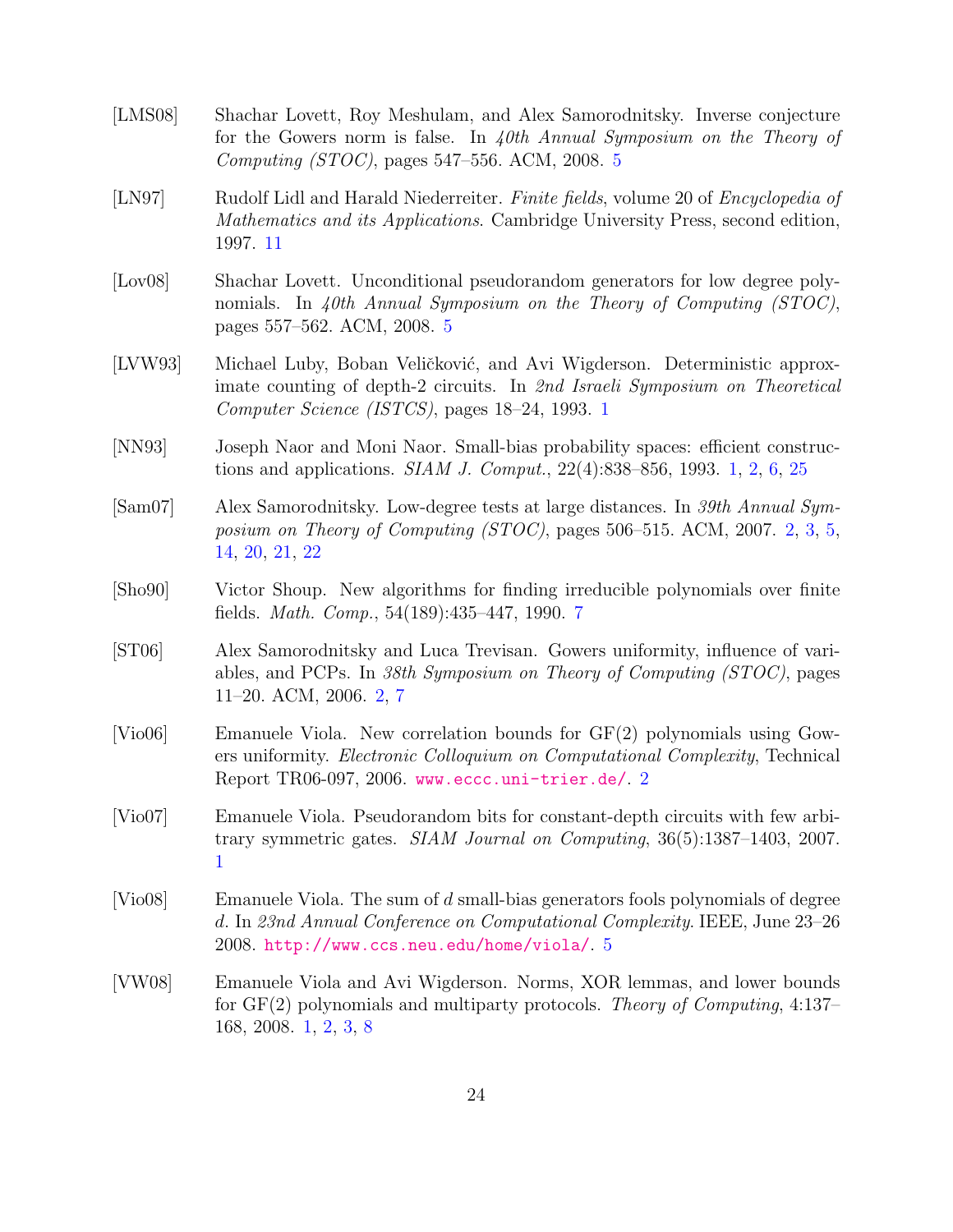# <span id="page-25-1"></span><span id="page-25-0"></span>A On the seed length and structure of generators for degree-d polynomials

In this section we present two negative results on generators that fool degree- $d$  polynomials which complement our positive results. Before discussing these negative results, let us have a closer look at the seed length of our generator. First, we note that there are "explicit" generators  $G: \mathbb{F}^s \to \mathbb{F}^n$  that fool linear polynomials with error  $\epsilon$  that have seed length

$$
s = \log_{\mathbb{F}} n + O(\log_{\mathbb{F}} 1/\epsilon) + O(1).
$$

(We comment below on what we mean by "explicit".) These parameters can be obtained with a probabilistic (i.e., non-explicit) construction, while an "explicit" construction for example follows with some work from the coding-theoretic result in [\[ABN](#page-22-0)<sup>+</sup>92], also using the standard connection between codes and generators for linear polynomials (e.g., [\[NN93,](#page-24-0) [AGHP92\]](#page-23-1)). We omit the details. Using such a construction, our generator for degree-d polynomials has seed length

<span id="page-25-2"></span>
$$
s = d \cdot \log_{\left|\mathbb{F}\right|} n + f(\epsilon, \left|\mathbb{F}\right|, d),\tag{12}
$$

for some function f. In other words, for fixed  $\epsilon$ , F, and d, our seed length is  $d \cdot \log_{\mathbb{F}} n + O(1)$ , as opposed to  $O(d \cdot \log_{\mathbb{F}^n} n) + O(1)$  as stated in the introduction. We chose not to present these better parameters in the introduction because these constructions (e.g.  $[ABN+92]$  $[ABN+92]$ ) do not seem to achieve the same explicitness of other constructions (e.g. Lemma [6\)](#page-6-1): It is not obvious how to compute them in time polynomial in  $\mathbb{F}$  and s. We believe that such strong parameters can be achieved by constructions that are as explicit as the one in Lemma [6,](#page-6-1) but to our knowledge this has not yet been pointed out.

After having discussed the seed length of our generator, we turn to the discussion of the two results in this section. First, we prove a lower bound on the seed length of generators that fool degree-d polynomials. Informally, the lower bound establishes that the seed length of a generator that fools degree-d polynomials must be at least  $d \cdot \log_{\mathbb{F}^{\parallel}} n - O(1)$ . This bound shows that the dependence on  $n$  of the seed length of our generator is optimal up to an additive term (cf. Equation [12\)](#page-25-2). We derive as a corollary that there is a generator that fools linear polynomials with error tending to 0 (as n grows) such that the sum of  $d-1$ independent copies of the generator does not fool degree d polynomials with error tending to 0. This result shows that our approach of taking  $d$  copies of generators for linear polynomials is necessary:  $d-1$  copies are not enough. Subsequently to our work, Alon, Ben-Eliezer, and Krivelevich [\[ABEK08\]](#page-22-2) have derived a more general lower bound on the seed length with a tighter dependence on the error  $\epsilon$ .

Second, we prove a finer result for the case of quadratic polynomials. We show a non-explicit generator for linear polynomials with exponentially small error that does not fool quadratic polynomials – not even up to error 0.9. We point out that this result is incomparable to the previous one, because a linear generator with exponentially small error will have seed length  $s \approx n$ .

The proofs of these results are fairly straightforward; we present them for completeness.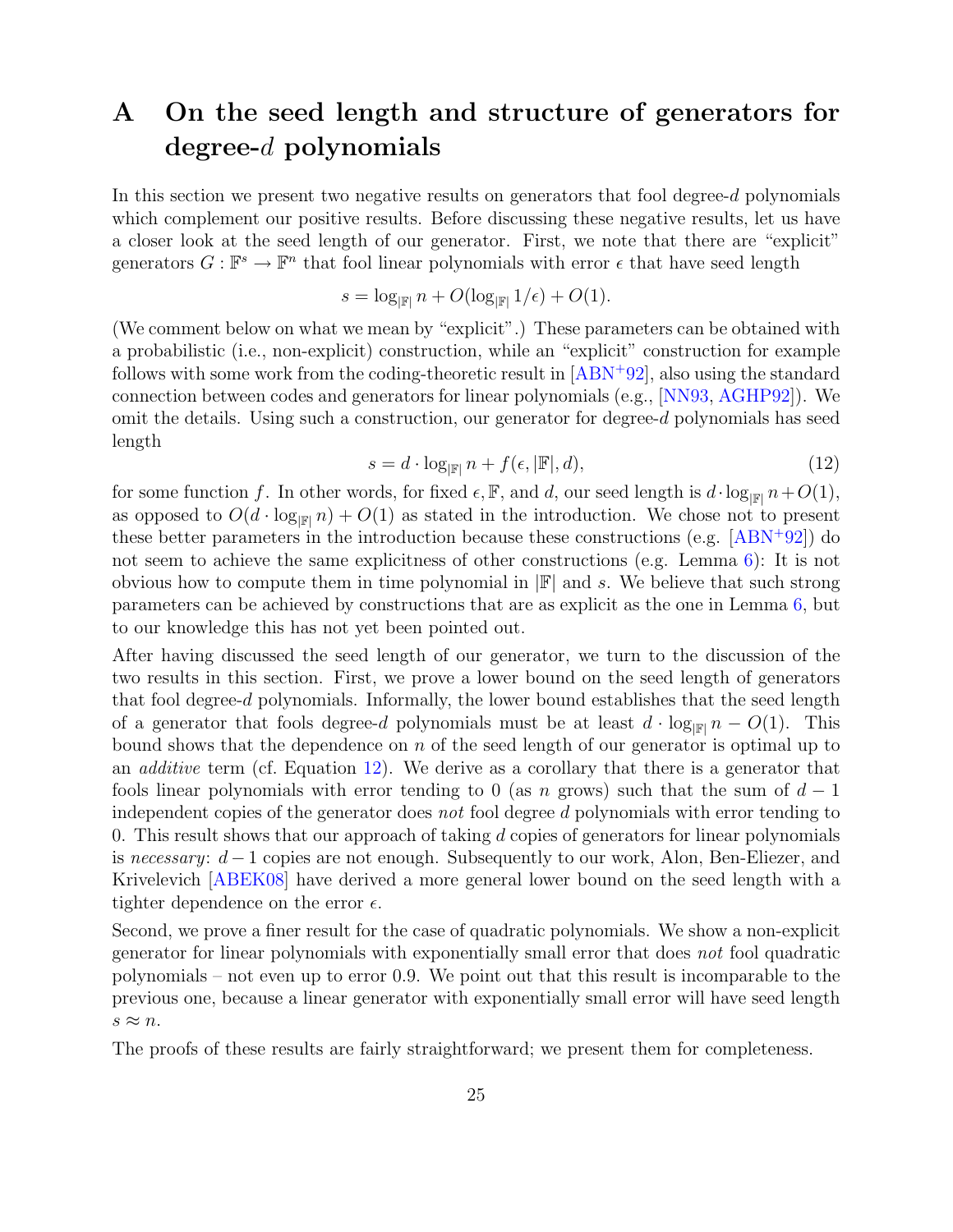<span id="page-26-2"></span><span id="page-26-0"></span>**Claim 30** (Lower bound on the seed length). Every generator  $G : \mathbb{F}^s \to \mathbb{F}^n$  that fools degree-d polynomials with error  $|\mathbb{F}|^{-d-3}$  must have seed length  $s \geq \log_{|\mathbb{F}|} (\binom{n}{1} + \ldots + \binom{n}{d}$  $\binom{n}{d}$ . In particular,  $s \geq d \cdot \log_{\mathbb{F}} n - d \cdot \log_{\mathbb{F}} d$ .

Proof. The lemma follows by a dimension counting argument. Let us consider the system of equations

$$
p(w) = 0
$$

where p is an indeterminate degree-d polynomial and  $w \in \mathbb{F}^n$  ranges over all  $|\mathbb{F}|^s$  outputs of G. This is a linear system of equations if we think of the coefficients of  $p$  as indeterminates.

The number of equations in the system equals the number of all possible outputs of  $G$ , which is  $|\mathbb{F}|^s$ . On the other hand, the number of coefficients of p is at least  $\binom{n}{1}$  $\binom{n}{1} + \ldots + \binom{n}{d}$  $\binom{n}{d}$ . So if  $|\mathbb{F}|^s < \binom{n}{1}$  $\binom{n}{1} + \ldots + \binom{n}{d}$  $\binom{n}{d}$  the system has a non-zero solution, which means that there is a non-zero polynomial p such that  $p(G(x)) = 0$  for every  $x \in \mathbb{F}^s$ .

On the other hand, since  $p$  is non-zero, by the Schwartz-Zippel lemma (for small fields) we have  $Pr_X[p(X) = 0] \leq 1 - |\mathbb{F}|^{-d}$ . This means that the statistical distance between  $p(X)$ ,  $x \in \mathbb{F}^n$ , and  $p(G(X))$ ,  $x \in \mathbb{F}^s$  is at least  $|\mathbb{F}|^{-d}$  and contradicts our assumption that G  $|\mathbb{F}|^{-d-3}$ -fools degree-d polynomials (using Claim [33\)](#page-28-1).

The last bound in the statement follows from the standard inequality  $\binom{n}{d}$  $\binom{n}{d} \geq (n/d)^d$ .  $\Box$ 

As a corollary, we obtain that there is a generator that fools linear polynomials with error tending to 0 (as n grows) such that the sum of  $d-1$  independent copies of the generator does not fool degree d polynomials with error tending to 0.

**Corollary 31.** There exists a linear generator that  $o(1)$ -fools linear polynomials over  $\mathbb{F}^n$  but such that the sum of  $d-1$  independent copies of the generator does not o(1)-fool degree d polynomials over  $\mathbb{F}^n$ .<sup>[7](#page-26-1)</sup>

*Proof sketch.* Consider a random generator, or the one that can be derived from  $[ABN+92]$  $[ABN+92]$ . Such a generator  $\epsilon$ -fools linear polynomials with seed  $s = \log_{\mathbb{F}|n} n + O(\log_{\mathbb{F}|n} 1/\epsilon) + O(1)$ . By a suitable choice of  $\epsilon = o(1)$ ,  $d-1$  copies of this generator will have seed length shorter than the bound in Claim [30,](#page-26-2) and the result follows.  $\Box$ 

We now present our second result: There is a generator that fools linear polynomials with exponentially small error but that does not fool quadratic polynomials.

Claim 32 (Generators for linear polynomials do not fool quadratic polynomials). For every n there exists a distribution W that  $\mathbb{F}^{-\Omega(n)}$ -fools linear polynomials over  $\mathbb{F}^n$  but that does not (0.9)-fool quadratic polynomials.

<span id="page-26-1"></span><sup>&</sup>lt;sup>7</sup>By saying that G "o(1)-fools" we mean that there is an  $\epsilon = \epsilon(n) = o(1)$  such that G  $\epsilon$ -fools.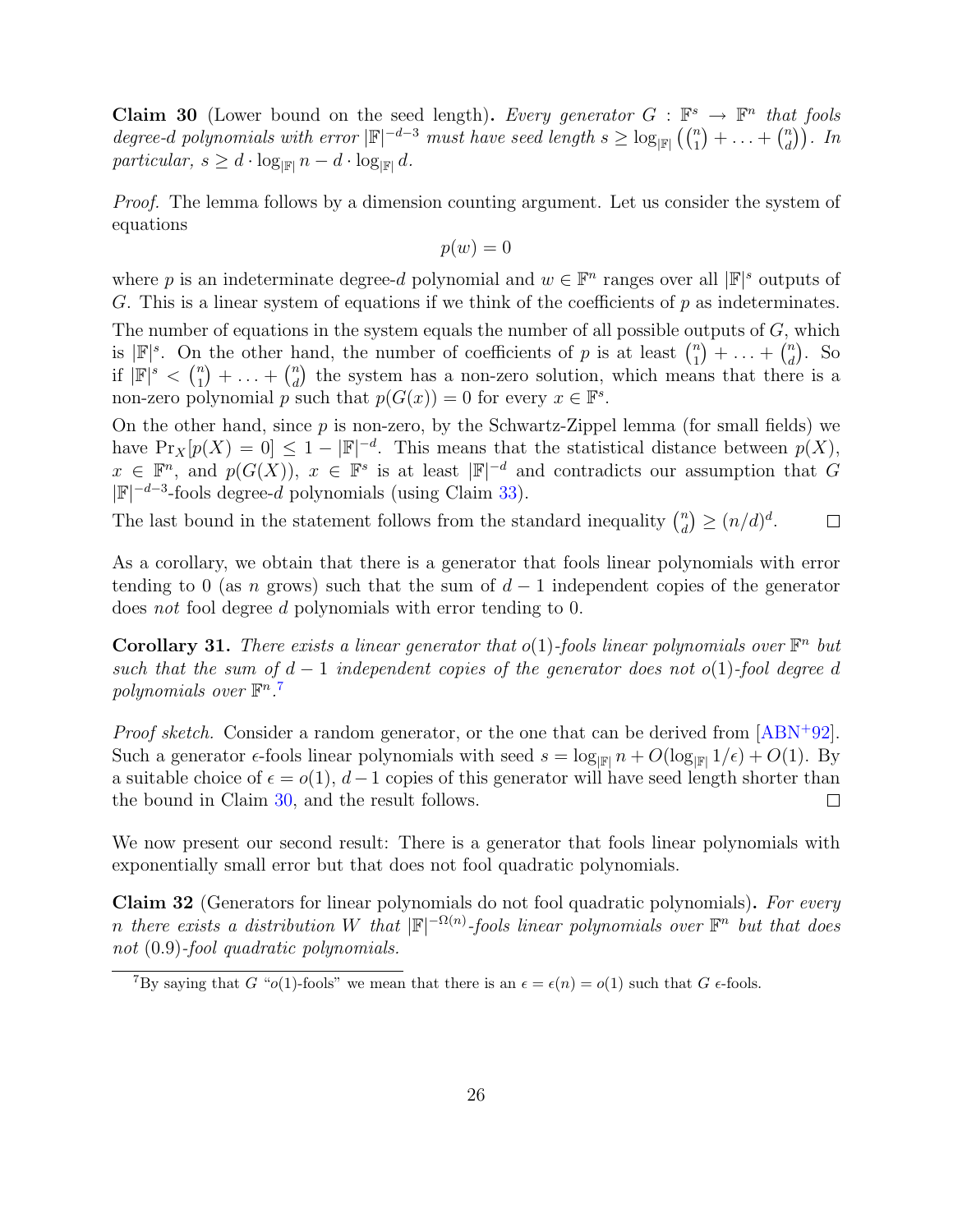*Proof.* To simplify notation we will assume n is even; the calculation for odd n is practically identical. Consider the quadratic polynomial

$$
p(x_1,...,x_n) := x_1x_2 + \cdots + x_{n-1}x_n,
$$

often called *inner product*. It can be verified that, for uniformly random X,  $|E_X e[p(X)]| \le$  $|\mathbb{F}|^{-n/4}.$ 

Define W to be the uniform distribution over the set of all  $w \in \mathbb{F}^n$  such that  $p(w) = 0$ . Clearly, W does not 0.9-fool quadratic polynomials. Thus to complete the proof we only need to show that W fools linear polynomials.

Let l be any nonzero linear function. Then for a random  $X \sim \mathbb{F}^n$  and every  $i \in \mathbb{F}$  (i denotes a field element, not the complex square root of  $-1$ )

$$
\begin{aligned} \mathcal{E}_X \, e\left[ l(X) + i \cdot p(X) \right] &= \sum_{t \in \mathbb{F}} \mathcal{E}_X \, e\left[ l(X) + i \cdot t \mid p(x) = t \right] \Pr[p(X) = t] \\ &= \sum_{t \in \mathbb{F}} e(i \cdot t) \cdot \mathcal{E}_X \, e\left[ l(X) \mid p(x) = t \right] \Pr[p(X) = t]. \end{aligned}
$$

We can see the above set of equations (one for every i) as stating that  $I = F \cdot T$ , where I is the vector of  $E_X e[l(X) + i \cdot p(X)]$  (over i), F is the Fourier matrix  $(F_{it} = e(i \cdot t))$ , and T is the vector of  $E_X e[l(X) | p(x) = t] Pr[p(X) = t]$  (over t). By the inverse Fourier formula, for every  $t \in \mathbb{F}$ ,

$$
E_X e[l(X) | p(x) = t] Pr[p(X) = t] = |\mathbb{F}| \cdot \sum_{i \in \mathbb{F}} e(-i \cdot t) \cdot E_X e[l(X) + i \cdot p(X)].
$$

Specializing to  $t = 0$ , in which case  $e(-i \cdot t) = 1$ , we have

<span id="page-27-0"></span>
$$
E_X e[l(X) | p(x) = 0] = |\mathbb{F}| \cdot \frac{\sum_{i \in \mathbb{F}} E_X e[l(X) + i \cdot p(X)]}{\Pr[p(X) = 0]}.
$$
\n(13)

We now bound (the norm of)  $E_X e[l(X) + i \cdot p(X)]$  and  $Pr[p(X) = 0]$ . When  $i = 0$ ,  $E_X e[l(X) + i \cdot p(X)] = 0$  and when  $i \neq 0$ , using Equation [\(4\)](#page-8-2) on Page [8](#page-8-2) and Item [\(3\)](#page-11-3) in Fact [16,](#page-10-1) we have

$$
|E_X e[l(X) + i \cdot p(X)]| \le U_2 (i \cdot p + l)^{\Omega(1)} = U_2 (p)^{\Omega(1)} = |\mathbb{F}|^{-\Omega(n)}.
$$

It is also not hard to see that  $Pr[p(X) = 0]$  is exponentially close to  $1/|\mathbb{F}|$ : when  $x_1 = x_3 =$  $x_5 = \ldots = 0$  then  $p(X) = 0$ , otherwise  $p(X)$  is uniformly distributed in F. In particular  $Pr[p(X) = 0] \ge 1/(2 \cdot |\mathbb{F}|).$ 

Substituting in equation [\(13\)](#page-27-0) we obtain

$$
\left| \mathcal{E}_X e\left[ l(X) \mid p(X) = 0 \right] \right| \leq \left| \mathbb{F} \right| \cdot \frac{\left| \mathbb{F} \right| \cdot \left| \mathbb{F} \right|^{-\Omega(n)}}{(2 \cdot \left| \mathbb{F} \right|)^{-1}} \leq \left| \mathbb{F} \right|^{-\Omega(n)}.
$$

 $\Box$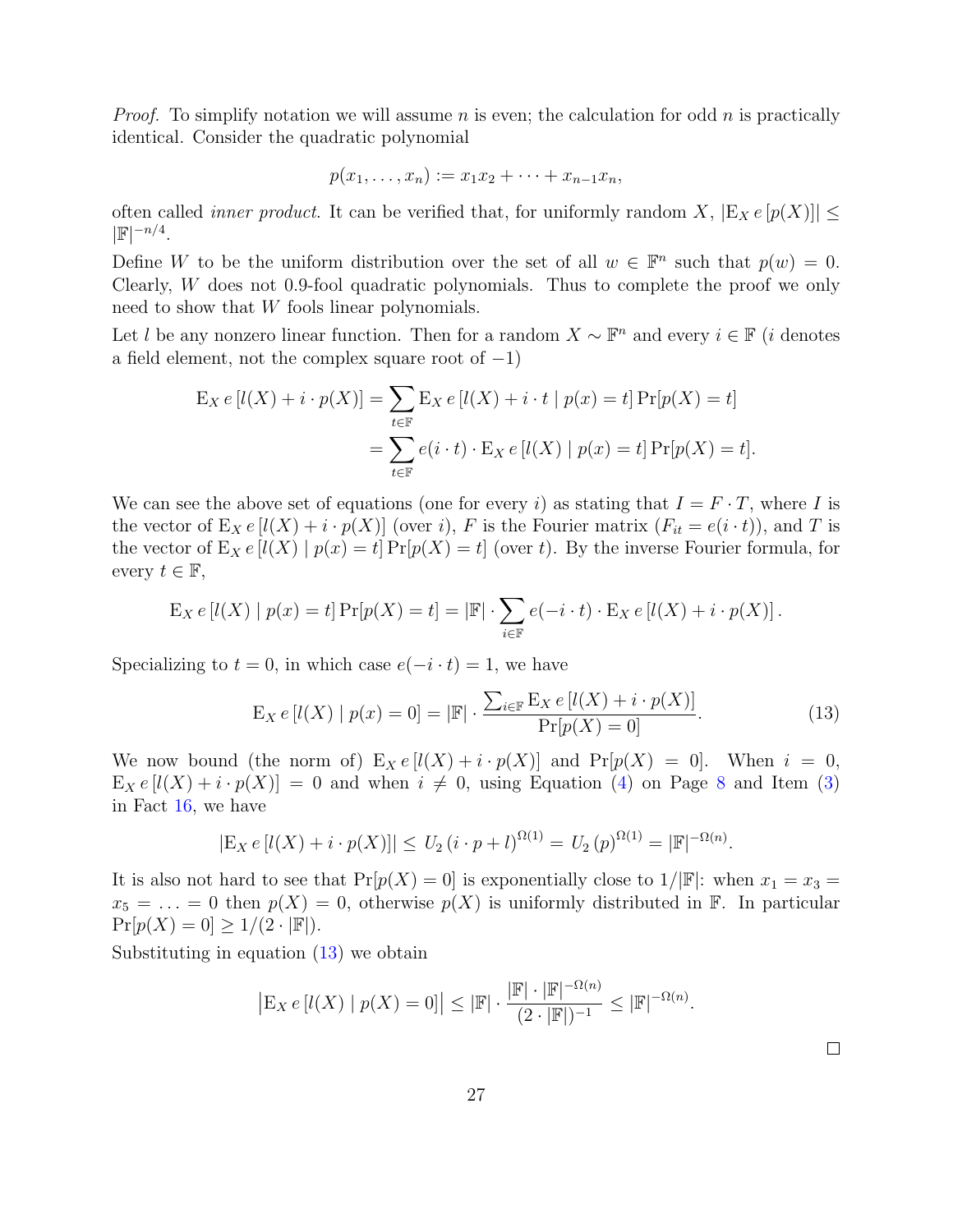### <span id="page-28-0"></span>B Statistical distance and character distance

In this section we point that our results also apply to the definition of pseudorandomness in terms of statistical distance, as opposed to our algebraic Definition [4.](#page-6-0)

Let  $\mathbb F$  be an arbitrary (not necessarily prime) field. If X and X' are random variables taking values in  $F$ , their *statistical distance* is the quantity

$$
SD(X, X') = \frac{1}{2} \sum_{x \in \mathbb{F}} \left| Pr_X[X = x] - Pr_{X'}[X' = x] \right|
$$
  
= 
$$
max_{S \subseteq \mathbb{F}} \left( Pr_X[X \in S] - Pr_{X'}[X' \in S] \right).
$$

In contrast, our notion of pseudorandomness (Definition [4\)](#page-6-0) is given in terms of the following quantity, which we think of as (maximum) character distance.

<span id="page-28-2"></span>
$$
CD(X, X') = \max_{a \in \mathbb{F}} \left| E_X[e_a(X)] - E_{X'}[e_a(X')] \right|.
$$
 (14)

The statistical distance and character distance are related as follows.

<span id="page-28-1"></span>**Claim 33.** For every random variables X and X' taking values in  $\mathbb{F}$  we have

$$
CD(X, X') \le 2 \cdot SD(X, X') \le \sqrt{|F| - 1} \cdot CD(X, X').
$$

Theorems [1](#page-1-4) and [2](#page-2-2) show that when the field  $\mathbb F$  is prime than for all polynomials p of degree d, the quantity  $E[e_1(p(X))] - E_W[e_1(p(W))]$  is small, where X is uniform and W is pseudorandom. Using the fact that  $e_a(x) = e(ax)$  for every  $a, x \in \mathbb{F}$ , it follows that  $p(X)$  and  $p(W)$ are close in character distance, so by Claim [33](#page-28-1) they are also close in statistical distance.

We give a simple extension of this argument which works for general (not necessarily prime) fields  $\mathbb F$  in Appendix [C.](#page-29-0)

Proof of Claim [33.](#page-28-1) Let  $p(x) = \Pr_X[X = x]$  and  $p'(x) = \Pr_{X'}[X' = x]$ . For the first inequality, we have

$$
\left| \mathcal{E}_X \, e_a(X) - \mathcal{E}_{X'} \, e_a(X') \right| = \left| \sum_{x \in \mathbb{F}} (p(x) - p'(x)) \cdot e_a(x) \right| \leq \sum_{x \in \mathbb{F}} |p(x) - p'(x)| = 2 \cdot SD(X, X').
$$

For the other one, let  $\Delta = \text{CD}(X, X')$ . We think of p and p' as functions from F to C. Then equation [\(14\)](#page-28-2) says that for all  $a \in \mathbb{F}$ ,

$$
|\hat{p}_a - \hat{p}'_a| = \frac{1}{|\mathbb{F}|} \cdot |\mathbb{E}_X[e_{-a}(X)] - \mathbb{E}_{X'}[e_{-a}(X')]| \le \frac{\Delta}{|\mathbb{F}|}.
$$

Applying Parseval's identity (see Section [4.2\)](#page-12-1) to the function  $p - p'$ , we have that

$$
\frac{1}{|\mathbb{F}|} \sum_{x \in \mathbb{F}} (p(x) - p'(x))^2 = \sum_{a \in \mathbb{F}} (\hat{p}_a - \hat{p}'_a)^2 \le (|\mathbb{F}| - 1) \cdot \frac{\Delta^2}{|\mathbb{F}|^2},
$$